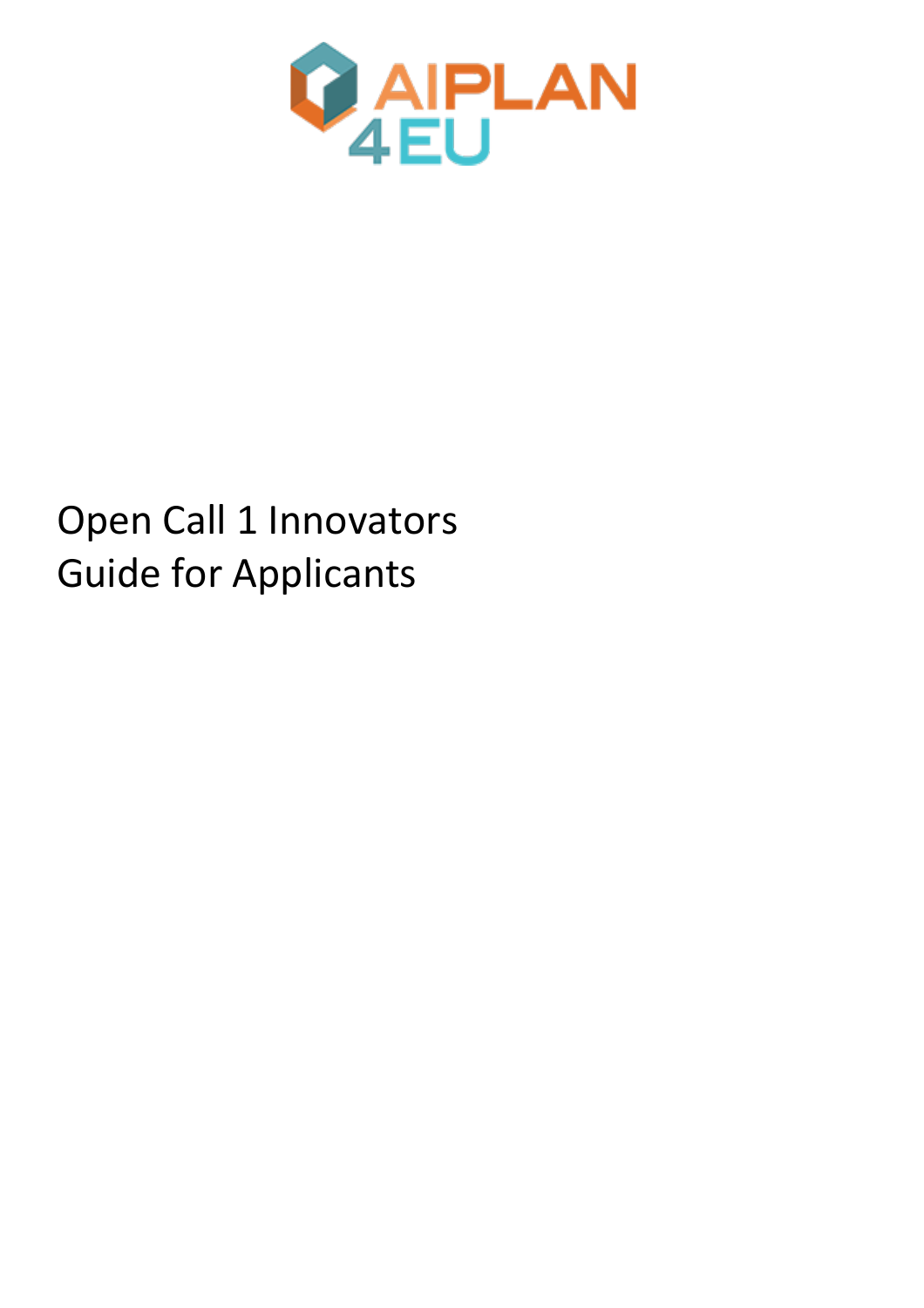



|         | Contents                                                                      |    |
|---------|-------------------------------------------------------------------------------|----|
| 1.      | Introduction                                                                  | 5  |
| 1.1     | AIPlan4EU in a brief                                                          | 5  |
| 1.2     | Concept                                                                       | 6  |
|         | 1.2.1 The Unified Planning Framework                                          | 7  |
| 1.2.1.1 | Functionalities and code structure                                            | 7  |
|         | 1.2.2 Designing from Use-Cases                                                | 10 |
| 1.3     | Open Calls Overview                                                           | 11 |
|         | 1.3.1 Open Call Process                                                       | 17 |
| 2       | Eligibility Criteria                                                          | 18 |
| 2.2     | What types of proposals will be eligible?                                     | 18 |
| 2.3     | Type of Applicants                                                            | 18 |
| 2.4     | Eligible Countries                                                            | 19 |
| 2.5     | Language                                                                      | 19 |
| 2.6     | Conflict of Interest                                                          | 19 |
| 2.7     | Other                                                                         | 20 |
| 2.8     | Admissibility and Eligibility Check                                           | 20 |
|         | 2.8.1 Eligibility filter                                                      | 20 |
| 3       | Preparation and Submission of the proposal                                    | 21 |
| 3.2     | Multiple Submission                                                           | 21 |
| 3.3     | Complaint due to a technical error of the AIPlan4EU Online Submission Service | 22 |
| 3.4     | Confidentiality and Deadline                                                  | 22 |
| 3.5     | What happens after the proposal is submitted?                                 | 22 |
| 4       | <b>Evaluation Process</b>                                                     | 23 |
| 4.1     | The Evaluation of Proposals                                                   | 23 |
| 5       | Sub-Grant Agreement Signature                                                 | 24 |
| 5.1     | Scientific Misconduct and Research Integrity                                  | 24 |
| 5.2     | The Negotiation Process                                                       | 24 |
| 6       | Financial Support of Provided                                                 | 26 |
| 6.1     | Indicative Distribution of the funds                                          | 26 |
| 6.2     | Origin of the Funds                                                           | 26 |
| 7       | Third-Party Activities after the Sub-Grant Agreement Signature.               | 26 |
| 8       | Applicants Communication Flow                                                 | 28 |
| 8.1     | <b>General Communication Procedure</b>                                        | 28 |
| 8.2     | Appeal Procedure                                                              | 28 |
| 9       | Intellectual Property Rights (IPR)                                            | 28 |
| 10      | Exploitation                                                                  | 29 |
| 11      | Support for the Applicants                                                    | 29 |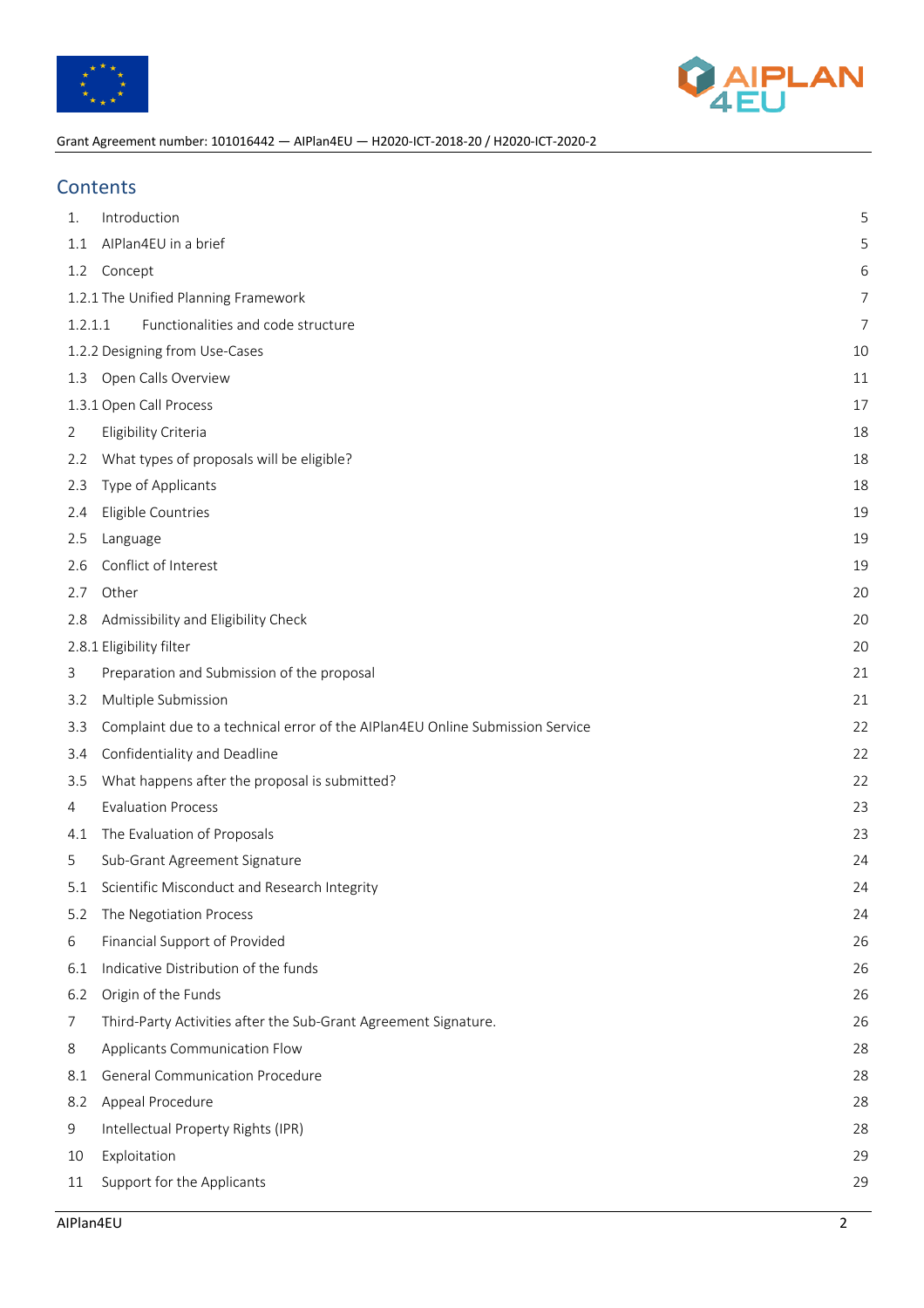



| 12 | Indicative Timetable | 30 |
|----|----------------------|----|
| 13 | Checklist            | 30 |
|    | 14 Points of Contact | 31 |
|    |                      |    |

# List of Figures

# List of Tables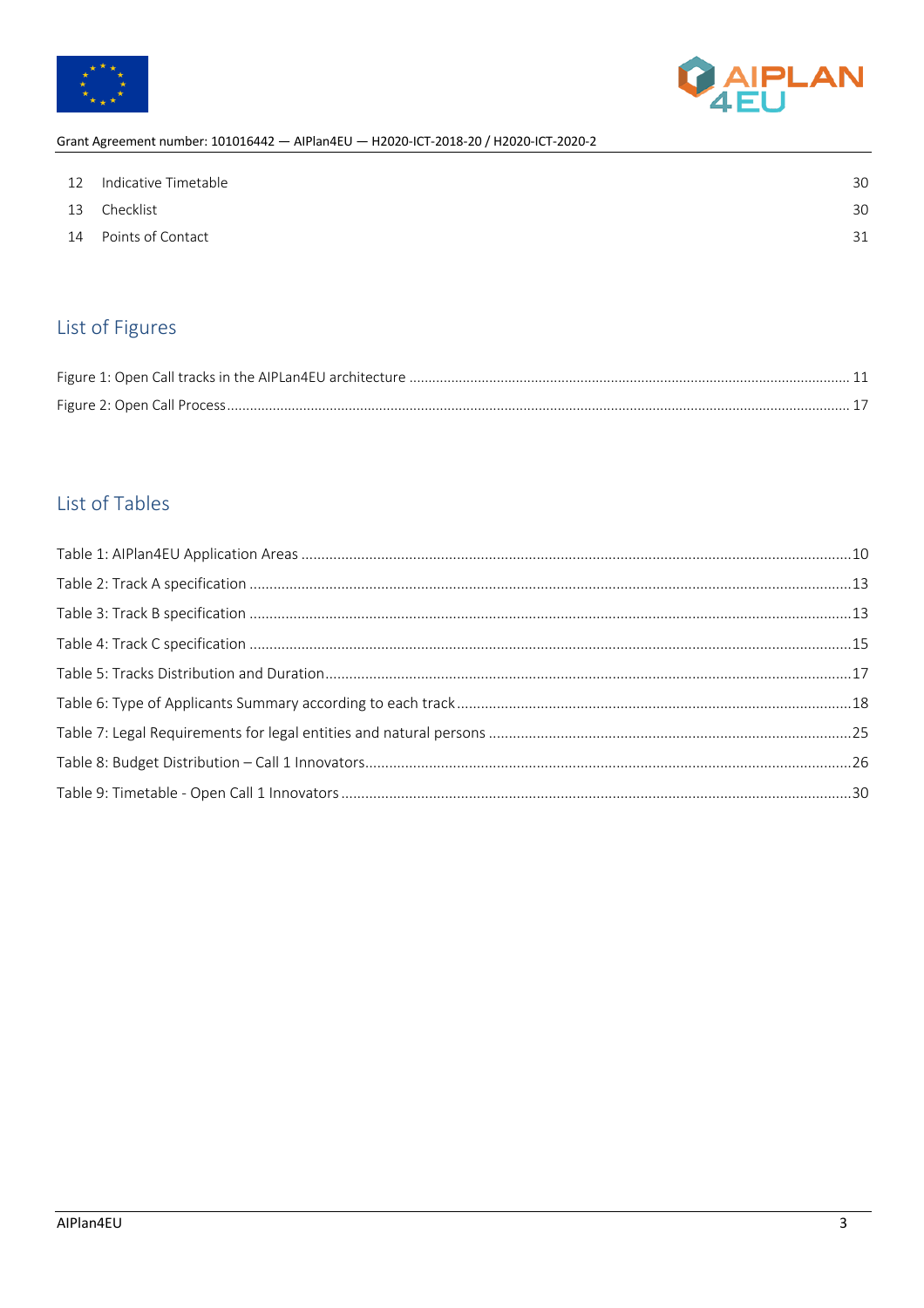



# Document Revision History

| Date <sup></sup> | <i><u><b>Issue</b></u></i> | Author/Editor/Contributor | Summary of the main change |
|------------------|----------------------------|---------------------------|----------------------------|
| 11/Aug           | V <sub>0.1</sub>           | Luisa Goncalves           | Draft                      |
| $25/$ Jan        | V <sub>0.2</sub>           | Andrea Micheli            | Draft                      |
| $11$ /fev        | VO.3                       | Luisa Gonçalves           | Final                      |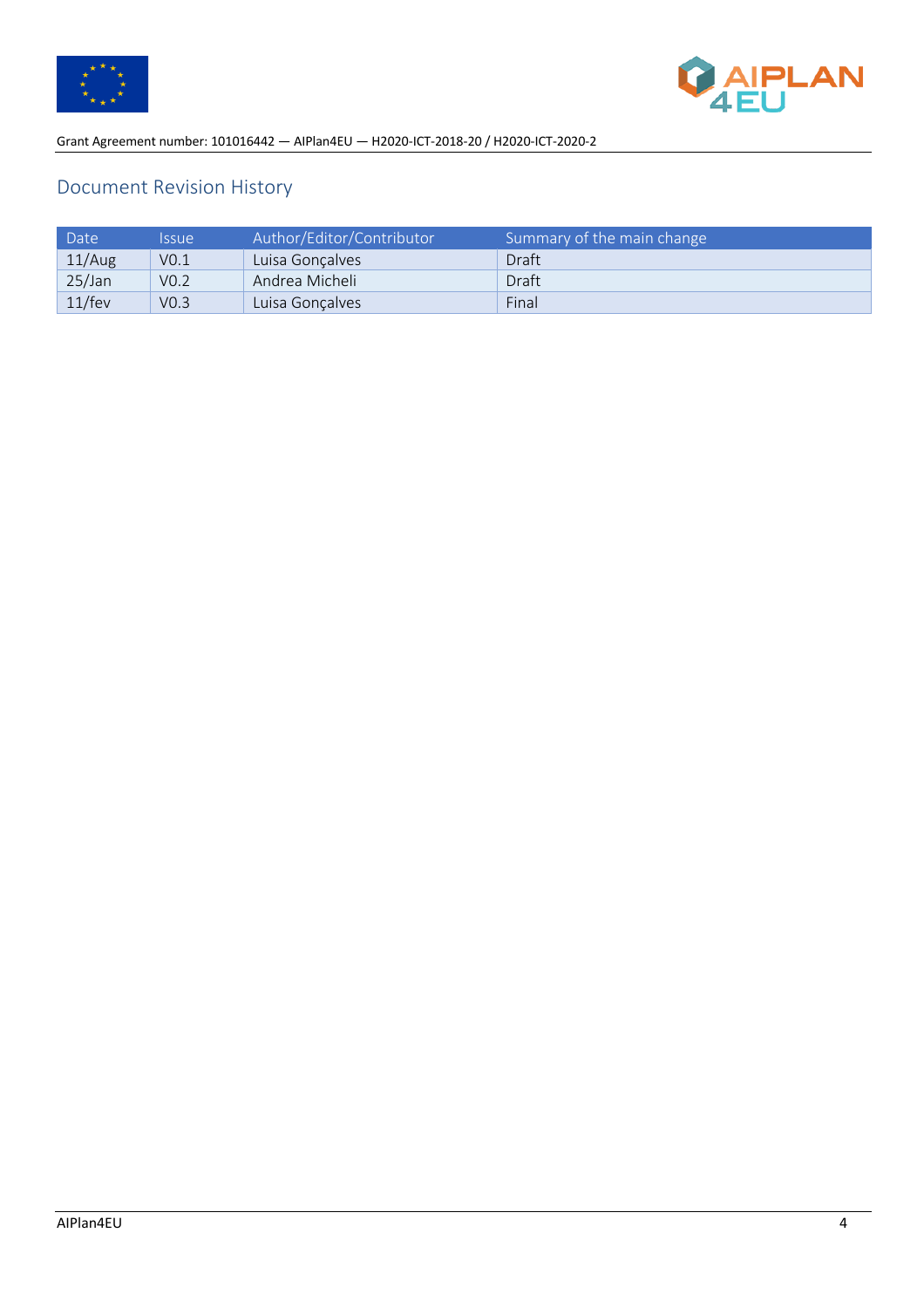



# 1. Introduction

This document contains a guide for applicants with the necessary information to apply to the Open Call 1-Innovators , including the eligibility criteria, instructions to apply, an overview of the evaluation process, funding and relevant legal information, and the track template that applicants must fill to apply.

# 1.1 AIPlan4EU in a brief

The European Commission funds AIPlan4EU Project under the European Union's Horizon 2020 Information and Communication Technologies programme and the call topic ICT-49-2020. The project launched in January 2021. The AIPlan4EU consortium comprises 16 European partners from different industries and expertise (research groups and companies). The project will have a duration of 3 years with 11 milestones.

Within the consortium, seven application areas will be considered from the beginning. These are both areas where planning has already been used and where planning has seen very little application: planning for space, agriculture, manufacturing, logistics, autonomous driving, automated experimentation, and subsea robotics). In addition to these application areas, AIPlan4EU uses part of the cascade funding to widen the elicitation of requirements as much as possible.

The AIPlan4EU project will bring AI planning as a first-class citizen in the European AI On-Demand (AI4EU) Platform by developing a uniform, user-centered framework to access the existing planning technology and by devising concrete guidelines for innovators and practitioners on how to use this technology. To do so, we will consider use-cases from diverse application areas that will drive the design and the development of the framework, and include several available planning systems as engines that can be selected to solve practical problems. We will develop a general and planneragnostic API that will both be served by the AI4EU platform and be available as a resource to be integrated into the users' systems. The framework will be validated on use-cases both from within the consortium and recruited by means of cascade funding; moreover, standard interfaces between the framework and common industrial technologies will be developed and made available.

AIPlan4EU is based on a methodology designed to address the challenge of building the UPF (Unified Planning Framework) and developing a sustainable and robust ecosystem around it. A key aspect is to ensure that the integration of the UPF within such an ecosystem will bring tangible value for innovators and practitioners of planning and the AI4EU platform and that the cascade funding will provide valuable assets and feedback at the right time in the project.

AIPlan4EU is centred around 6 ambitious objectives:

- O1: Making planning accessible to practitioners and innovators
- O2: Facilitate the integration of planning and other ICT technologies
- O3: Making planning relevant in diverse application sectors
- O4: Seamlessly integrate planning within the AI4EU platform
- O5: Facilitate learning of planning for reskilling and lower the access barrier
- O6: Standardize and drive academic research towards applications.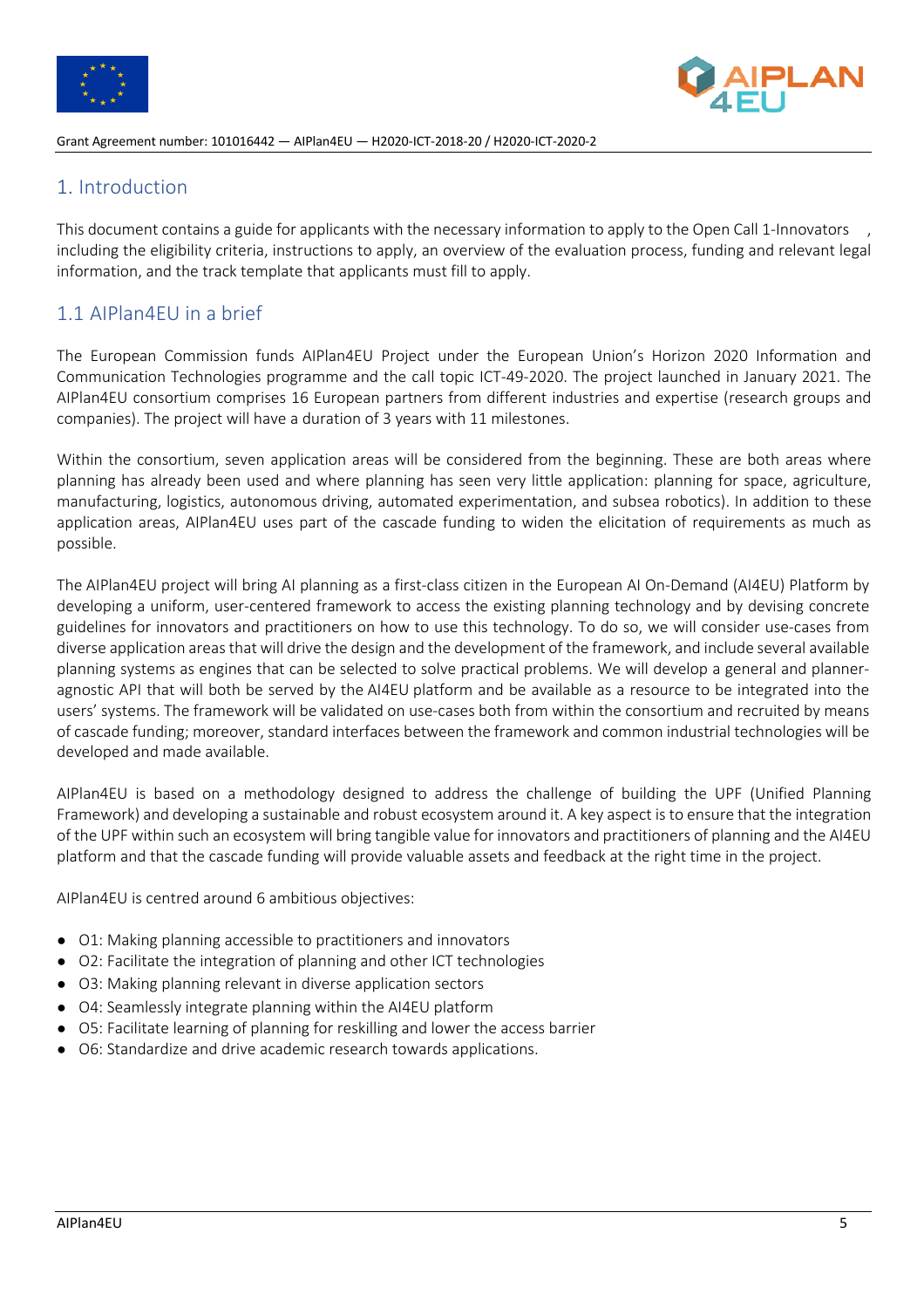



# 1.2 Concept

Following the overall vision for AI in Europe, the project will focus on planning technology and bring it to innovators and practitioners. On one side, AIPlan4EU will leverage the excellent research that Europe has funded and constructed over the years. Moreover, being a model-based technology, planning is particularly suited to ensure trust and being explainable: both these factors will guide the project's principles. They will be particularly highlighted in the different use-cases where humans are subjected or can interfere with the decisions and suggestions of planners.

Over the years, planning has been applied in several applicative domains (e.g., space, electroplating, and port operations) and has seen an impressive flourishing of techniques, tools, and theory that achieved spectacular results. Despite these successes, implementing innovative solutions based on planning is still costly and requires dedicated and specialized expertise. In many cases, practitioners need to re-implement state-of-the-art techniques and customize them for their needs. On the other hand, efficient research tools are available. Still, their technological usability is limited because they are engineered to solve a given planning problem expressed in a dedicated formal language instead of providing suitable APIs for practitioners to use. Another issue is fragmentation: it is very hard, even for experts, to reliably predict which technique will work well on a certain problem, and, in addition, the available research planning tools are not uniform in their API, input language, and capability.

AIPlan4EU aims at solving these problems through the AI4EU platform: we will offer state-of-the-art planning technology through a unified API designed for practitioners and validated on practical use-cases that will be a convenient entry-point for any innovator willing to take advantage of plan-generation techniques and related technologies. This goal is well aligned with the AI4EU platform vision: offer AI technologies on-demand. All the resources and the methodologies developed within the project will be provided through the AI4EU platform that will be extended to give the novices a convenient entry point for planning users.

The project will collect several state-of-the-art planning engines under the foreseen unified planning API and present the resulting Unified Planning Framework (UPF for short) as a resource in the AI4EU platform. In addition to the innovative UPF framework, we will validate its applicability through several case studies in diverse application domains. For each of them, we will develop several "Technology-Specific Bridges" (TSBs for short) that will connect the ICT technology relevant in an application domain with the planning services UPF offers. For example, consider a logistics application domain and imagine a scenario where we want to use planning techniques to automate decision-making for intra-logistics in a warehouse where a certain Warehouse Management System (WMS) software is in use. The TSB, in this context, will be responsible for assessing the status of the warehouse and the orders from the WMS software and transform this information into a (series of) planning queries for the UPF. Moreover, the same TSB will convert the answers, measures, and estimations produced by the UPF into significant quantities and decisions at the level of the WMS. In this example scenario, the WMS is the relevant ICT technology for the application domain. The software will not be the sole contribution AIPlan4EU will bring to the AI4EU platform. The collected planning use-cases and the identified ICT technologies will be documented and reported in the AI4EU platform for future reference.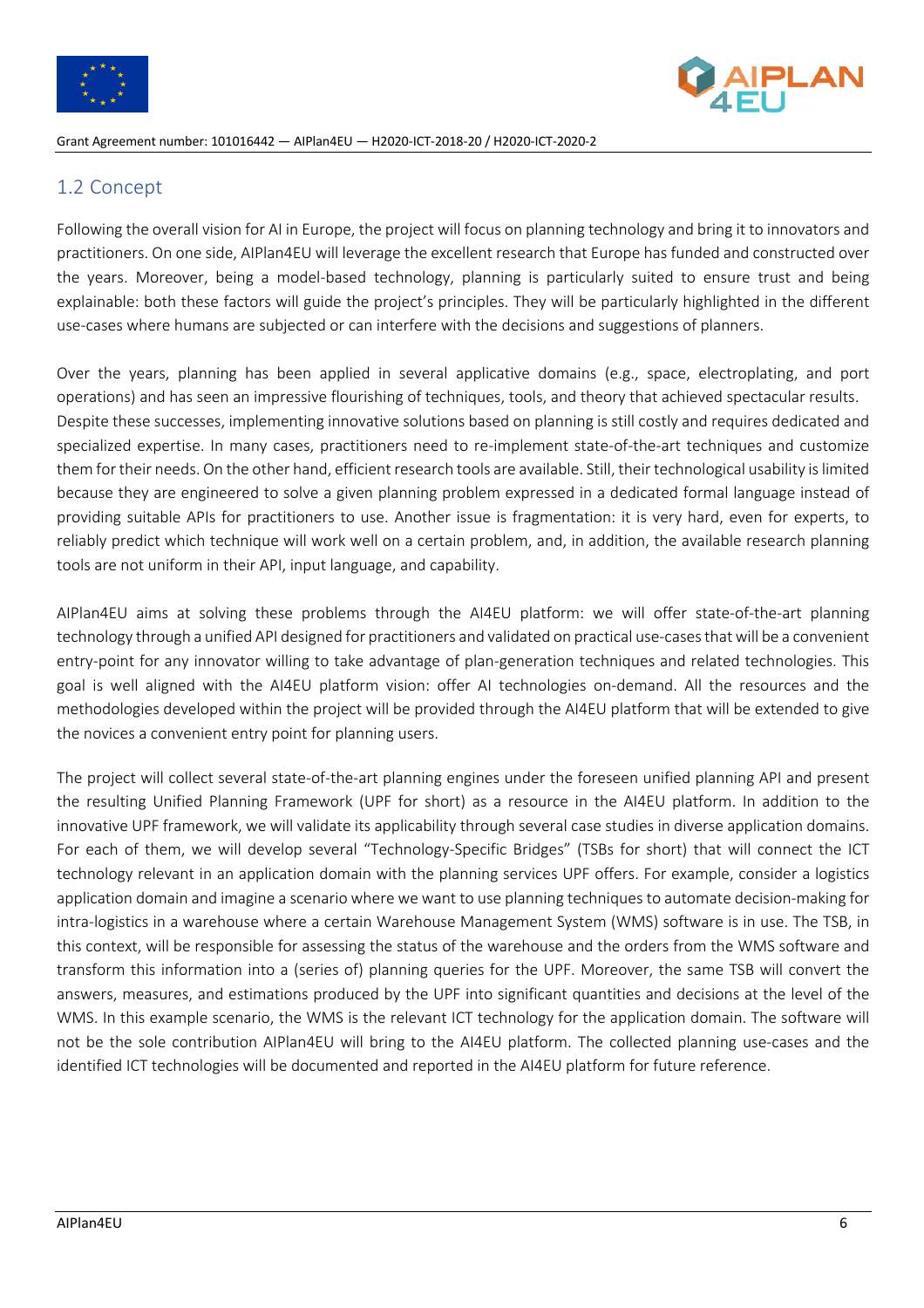



# 1.2.1 The Unified Planning Framework

The Unified Planning Framework (UPF) library makes it easy to formulate planning problems and to invoke automated planners.

The library allows the definition, manipulation and solving of planning problems in a simple, intuitive, and planner independent way. The user can solve planning problems using one of the native solvers, or by using any PDDL planners, can read and write problems in PDDL (or ANML) format, can use simplification, grounding, removal of conditional effects and many other transformations and much more.

The purpose of the library is to provide an abstraction layer for planning technology allowing a user to specify planning problems in a planner independent way and then use one of the available planning engines installed on the system. The library is implemented as a Python package offering high level API to specify planning problems and to invoke planning engineers. Moreover, the library offers functionalities for transforming and simplifying planning problems and to parse problems from existing formal languages.

The library is being developed publicly under a permissive open-source license (Apache 2.0) and the progress and the code can be followed at https://github.com/aiplan4eu/upf. Code-level documentation is being written and is automatically generated and accessible at https://upf.readthedocs.io/en/latest/

# 1.2.1.1 Functionalities and code structure

In this section, we will present the main functionalities offered by the library in its current status.

### • Problem specification

The main functionality offered by the library concerns the specification of a planning problem. The API provides classes and functions to populate a Problem object with the fluents, actions, initial states and goal specifications constituting the planning problem specification. In order to showcase the basic modelling capabilities of the library, we created an interactive Python notebook using the Google Colab service, which guides the reader in the details of the problem specification API. This documentation is publicly available $^1$ .

The functionalities for creating model objects and to manipulate them are collected in the upf.model package of the library.

The following example shows a simple robotic planning problem modeling a robot moving between locations while consuming battery. The example shows the basic functionalities and objects needed to declare the problem specification. A more detailed presentation of the different objects is available on the Google Colab Python notebook where we document and explain all the different classes and their semantics.

 # Declaring types Location = UserType('Location') # Creating problem 'variables' robot  $at =$  Fluent('robot  $at'$ , BoolType(), [Location]) battery charge = Fluent('battery charge', RealType(0, 100)) # Creating actions move = InstantaneousAction('move', l\_from=Location, l\_to=Location) l\_from = move.parameter('l\_from')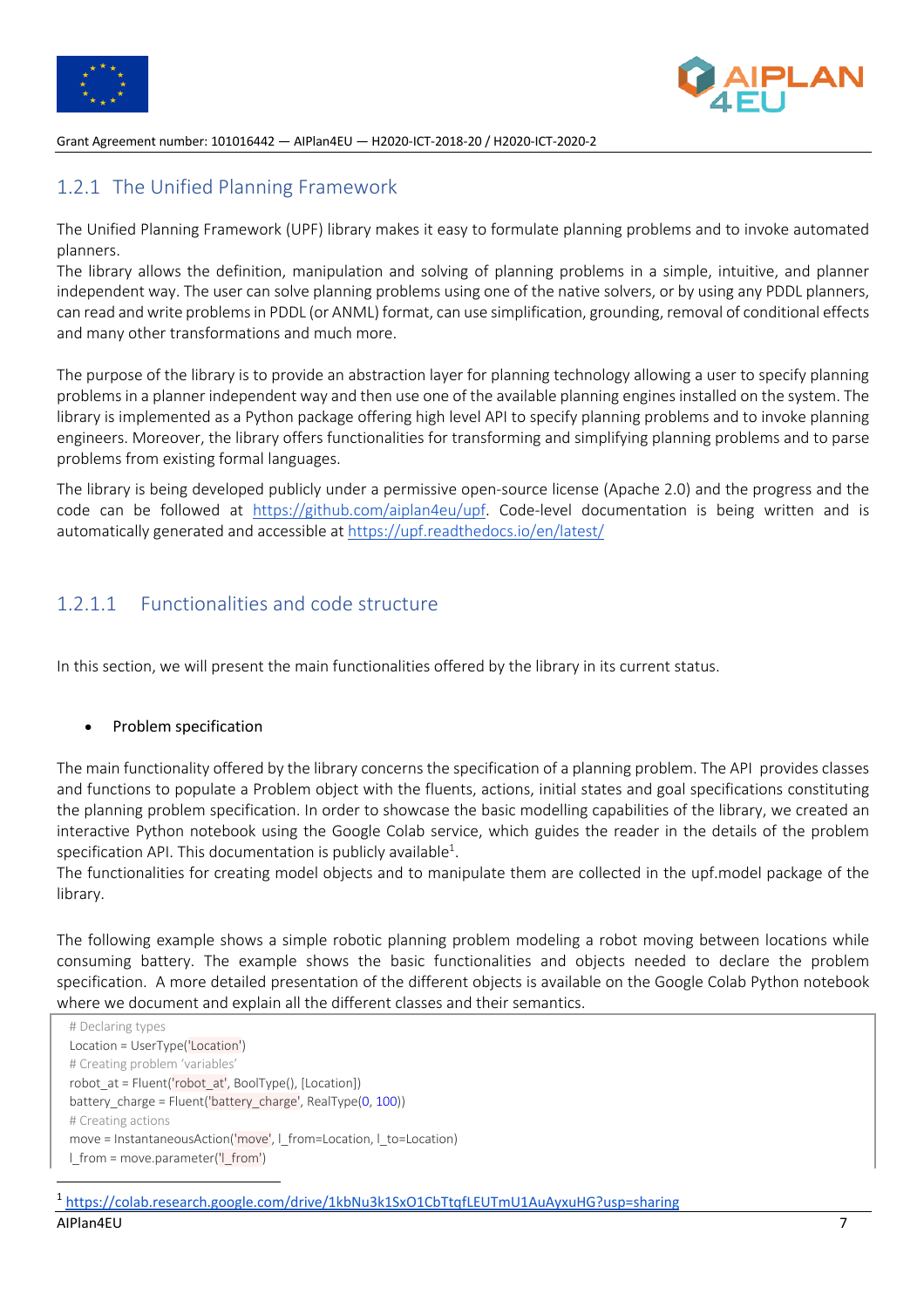



l\_to = move.parameter('l\_to') move.add\_precondition(GE(battery\_charge, 10)) move.add\_precondition(Not(Equals(l\_from, l\_to))) move.add\_precondition(robot\_at(l\_from)) move.add\_precondition(Not(robot\_at(l\_to))) move.add\_effect(robot\_at(l\_from), False) move.add\_effect(robot\_at(l\_to), True) move.add effect(battery charge, Minus(battery charge, 10)) # Declaring objects l1 = Object('l1', Location) l2 = Object('l2', Location) # Populating the problem with initial state and goals problem = Problem('robot') problem.add\_fluent(robot\_at) problem.add fluent(battery charge) problem.add\_action(move) problem.add\_object(l1) problem.add\_object(l2) problem.set\_initial\_value(robot\_at(l1), True) problem.set\_initial\_value(robot\_at(l2), False) problem.set\_initial\_value(battery\_charge, 100) problem.add\_goal(robot\_at(l2))

In the current version, the UPF library allows the specification of classical, numerical, and temporal planning problems. In order to support the latitude expressiveness levels we have operators for arithmetic such as plus minus times and division and specific temporal operators to attach conditions and effects to specific timings within the duration of an action. The library documentation provides examples and describes the use of these functionalities.

### **Transformers**

Another very interesting functionality offered by the UPF concerns model-to-model transformation. The library implements several simplifications and compilations that can transform one problem into an equivalent one getting rid of some of the planning constructs. For example, we offer a functionality to remove conditional effects from the planning problem specification by transforming the input problem into an equivalent one that does not make use of conditional effects. Our transforming architecture is very general and offers functionalities to transform a plan for the target problem of the compilation into a plan for the input problem. This allows the creation of pipelines of transformations that can map an input planning problem into an equivalent one supported by a target planning engine and then transform back the plan generated by the engine into a valid plan for the overall input problem.

All the available transformers are part of a class hierarchy rooted in the Transformer class and are contained in the upf.transformers package.

The following example shows how to create a transformer to compile away negative conditions from a problem and to retrieve the plan for the original problem from a plan of the transformed problem. If the planner does not support negative conditions, the original problem could not be solved, while the transformer allows us to solve the problem anyway.

 # Creating the negative conditions remover neg\_remover = NegativeConditionsRemover(problem) # Checking that the problem has negative conditions assert problem.kind().has\_negative\_conditions() # Asking the transformer to get the new problem new problem = neg\_remover.get\_rewritten\_problem() # Checking that the new problem does not have negative conditions assert not new\_problem.kind().has\_negative\_conditions()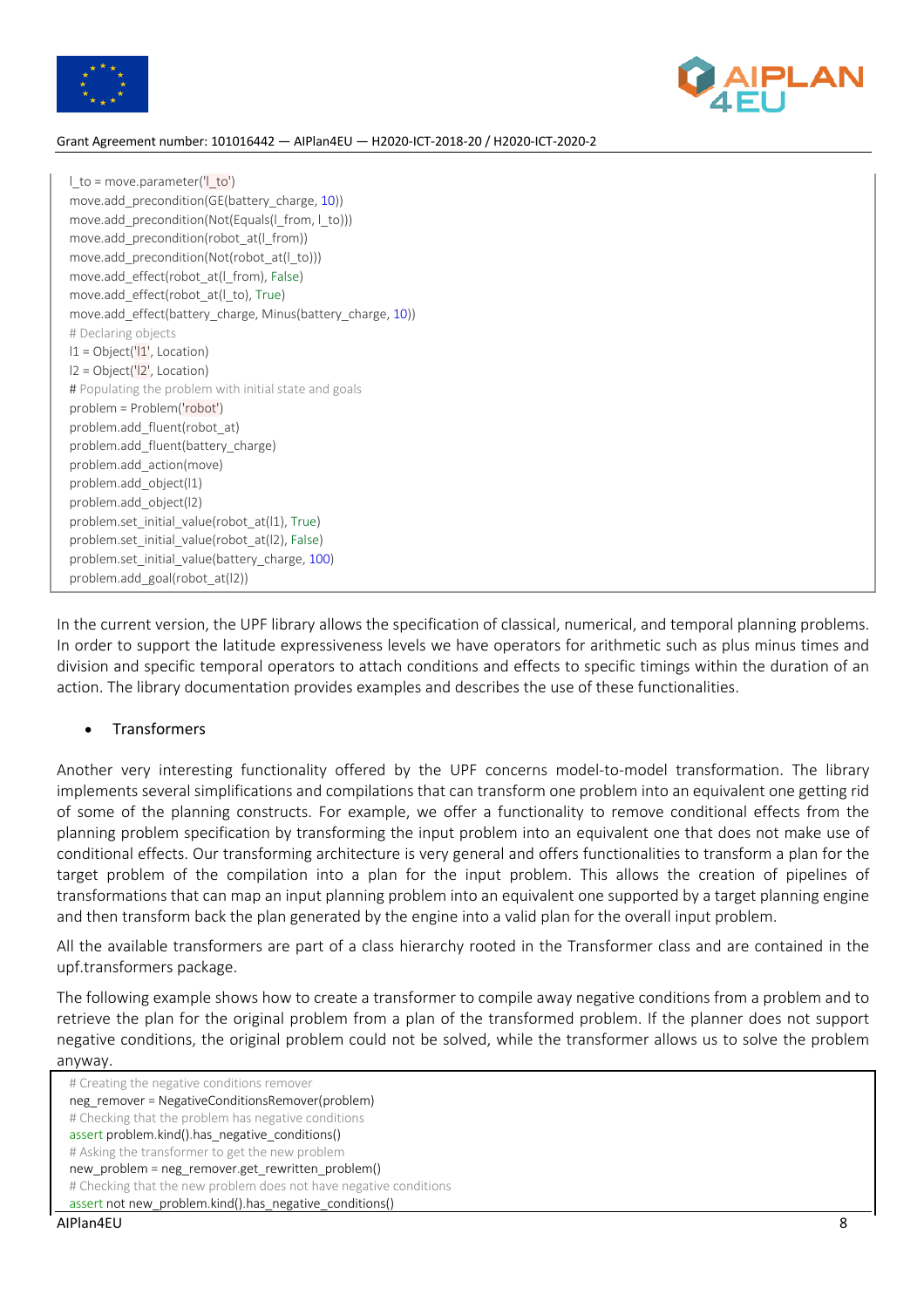



 #Solving the problem generated by the transformer new\_plan = planner.solve(new\_problem) #Getting the equivalent plan for the original problem plan = neg\_remover.rewrite\_back\_plan(new\_plan) #Checking that the generated plan is valid for the original problem assert planner.validate(problem, plan)

### Solving Interface

The library offers primitives to invoke planning engines of different kinds on problem specifications. In particular, the library uses the concept of operation modes to account for different possible interactions that can be performed with the planning engine at hand. Such operation modes allow the standardization of APIs towards different planning engineers sharing the same interaction kind and primitives.

We currently support 3 operation modes:

- o One shot Planning: is the classical interaction mode for the planning community, it consists in posing the planning problem entirely and then waiting for the solution. This operation mode does not support incremental reuse of information and is limited to one planning problem at a time, but is the most common operation model among the different planners available.
- o Plan Validation: is an operation mode supporting the use case of checking the validity of a given plan against the problem specification. Essentially, the engine is required to analyse the given plan and report whether it is guaranteed to achieve the goal conditions or if instead it can fail due to an action not being applicable or a goal not being reached. For this operation mode, we also implemented a native engine that is part of the library itself.
- o Grounding: Is an operation mode that transforms a given problem into an equivalent one that doesn't make use of action parameters or first order predicates. This is a very common operation to be done for solving a planning problem and it is needed to transform planning problems into state machines. Also in this case, the library offers a native grounder, and it also integrates grounders of different engines so that more powerful grounding algorithms can be accessed in a uniform and engine-independent way.

The solving interface also features a powerful automatic filtering of planning engines. In fact, the input planning problem is automatically analysed in order to determine the features needed to tackle the problem itself. The planning engines available on the system where the library is executed are then filtered, and only the ones that are capable of tackling the problem are left for the user to select from. This mechanism simplifies the job of the user in the selection of the right planning engine to be used.

All the functionalities of the solving interface are collected under the upf.solvers package.

The following example shows how to get a planner and solve a problem.

```
 # Getting a oneshot planner that is able to handle the given problem kind
with OneshotPlanner(problem_kind=problem.kind()) as planner:
   # Asking the planner to solve the problem
   plan = planner.solve(problem)
   # Printing the plan
   print(plan)
```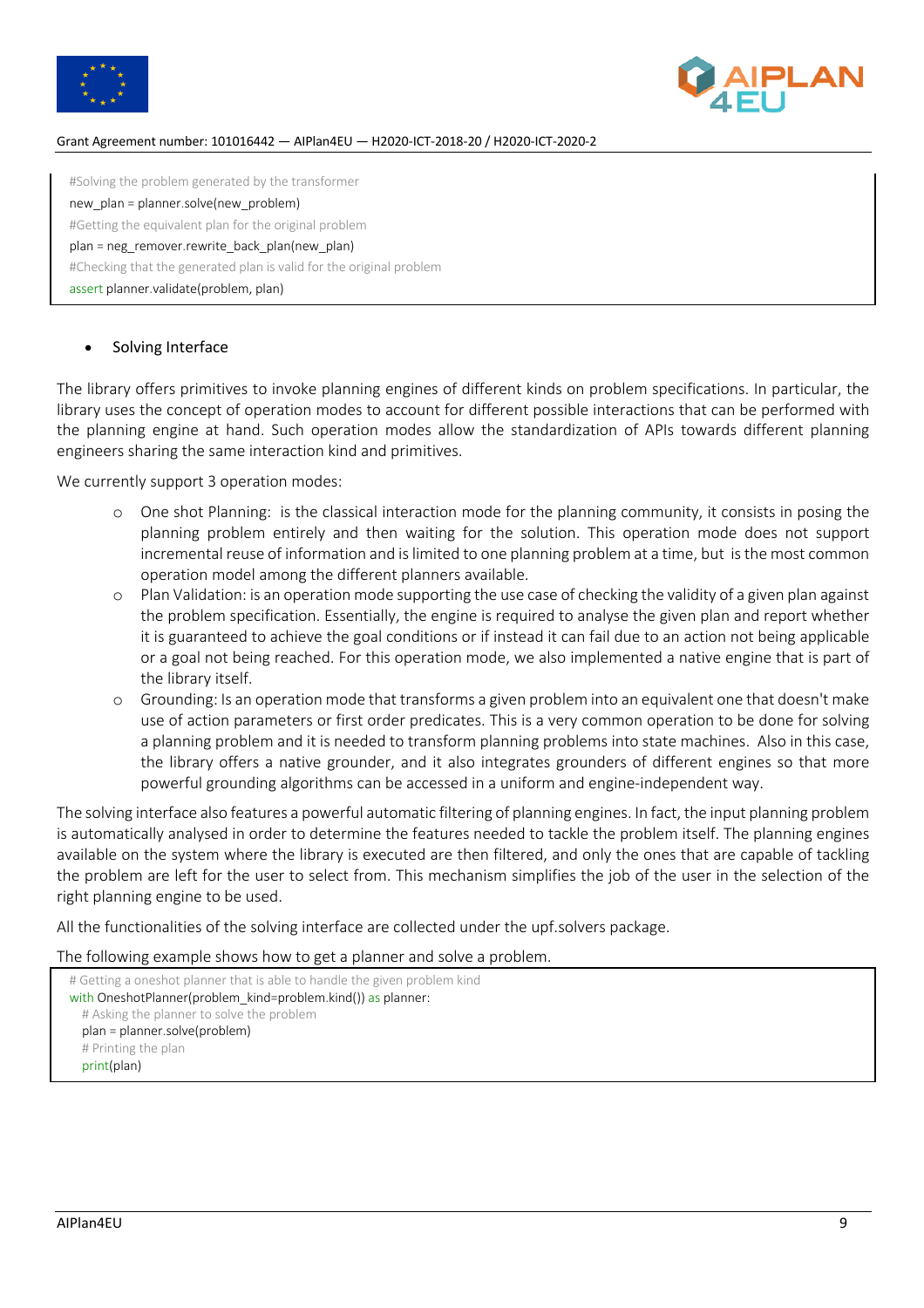



### • Input/Output and Interoperability

Finally, the UPF library offers primitives and functions for the interoperability with external formal languages and libraries. In particular, we offer a strong integration with the Planning Domain Definition Language (PDDL) language: we implemented a parser that can read in a problem specified in PDDL and convert it into a UPF problem data structure, and we have a comprehensive emitter that yeldsPDDL specifications from a UPF problem instance.

We also have automatic interfacing with other planning libraries. In particular, we have a conversion from a tarski<sup>2</sup> representation into a UPF problem allowing a user to import from this external data structure and simplify the interoperability between the two libraries.

The input-output classes and functions can be found in the upf.io package, while the interoperability with tarski (and in the future with other libraries) are in the ups.interop package.

The following example shows how to read a PDDL problem from files and how to dump to files in PDDL format a UPF problem.

 # Creating a PDDL reader reader = PDDLReader() # Parsing a PDDL problem from file problem = reader.parse\_problem('domain.pddl', 'problem.pddl') # Creating a PDDL writer writer = PDDLWriter() # Writing the PDDL domain and problem in new files writer.write\_domain('new\_domain.pddl') writer.write\_problem('new\_problem.pddl')

# 1.2.2 Designing from Use-Cases

The design of the various activities in AIPlan4EU will be derived from user needs: the UPF needs to be usable by practitioners. Therefore, we want to elicit requirements for the framework directly from the final users. We planned a series of measures to keep the users involved in the design and development of the platform throughout the project. Within the consortium, we identified seven applicative areas (Table 1) to consider from the beginning: these are both areas where planning has already been used and areas where planning has seen very little application.

| <b>Application Areas</b>                                                      |
|-------------------------------------------------------------------------------|
| Planning for space                                                            |
| Planning for agriculture                                                      |
| Planning for flexible manufacturing                                           |
| Planning for logistics automation                                             |
| Planning for autonomous driving                                               |
| Planning for automated experimentation (in FMCG - fast-moving consumer goods) |
| Planning for Subsea Robotics                                                  |

*Table 1: AIPlan4EU Application Areas*

AI planning technology has been used in several projects in the industrial world, but most of these efforts have been concentrated in specific domains. With AIPlan4EU, we aim to reverse this trend and apply planning technologies to a wide variety of industrial problems in several diverse domains.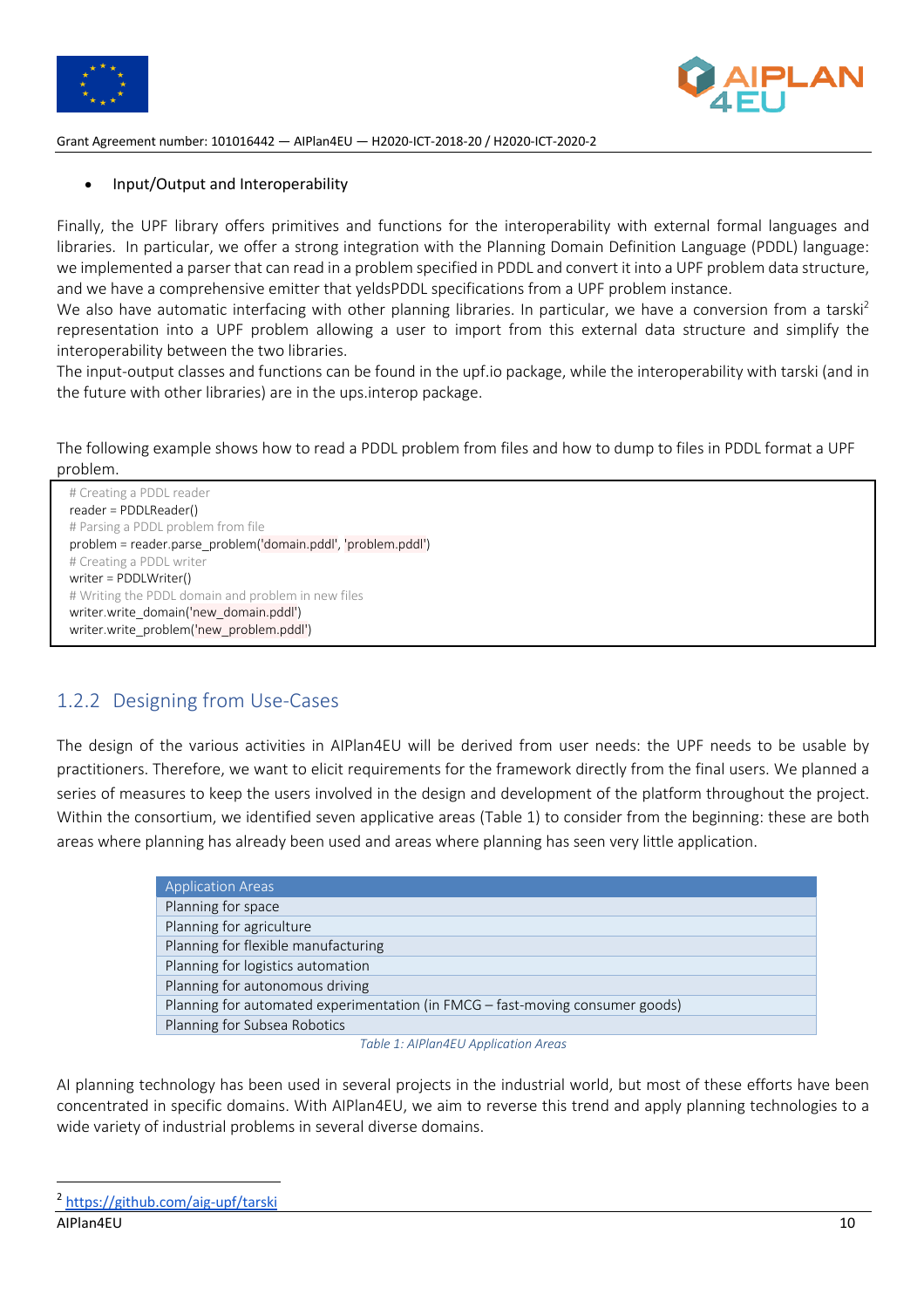



You can find the use-case details on our website https://www.aiplan4eu-project.eu/

# 1.3 Open Calls Overview

The project will use the Funding Support to Third Parties (FSTP) mechanism to push the uptake of AI planning technologies through an AI on-demand platform (AI4EU). To connect applications to the planning technology in the UPF, we envision several technology-specific bridges (TSBs): interfaces that map the applicative data and abstractions into planning and vice versa.

AIPan4EU will organize 2 open calls for innovators to widen the use-cases addressed by the project, to robust the collection of planning engines within the UPF, and to increase the number of technologies integrated through TSBs. This document refers to open call 1 Innovators. We will issue the following:

Call 1 Innovators is focused on engaging with innovators (researchers, experts, students,…) and organisations (SMEs, MidCaps, larger companies, universities, research institutes, labs,…). This call will be issued, with the following specific tracks having each track accessing different scopes.



*Figure 1: Open Call tracks in the AIPLan4EU architecture*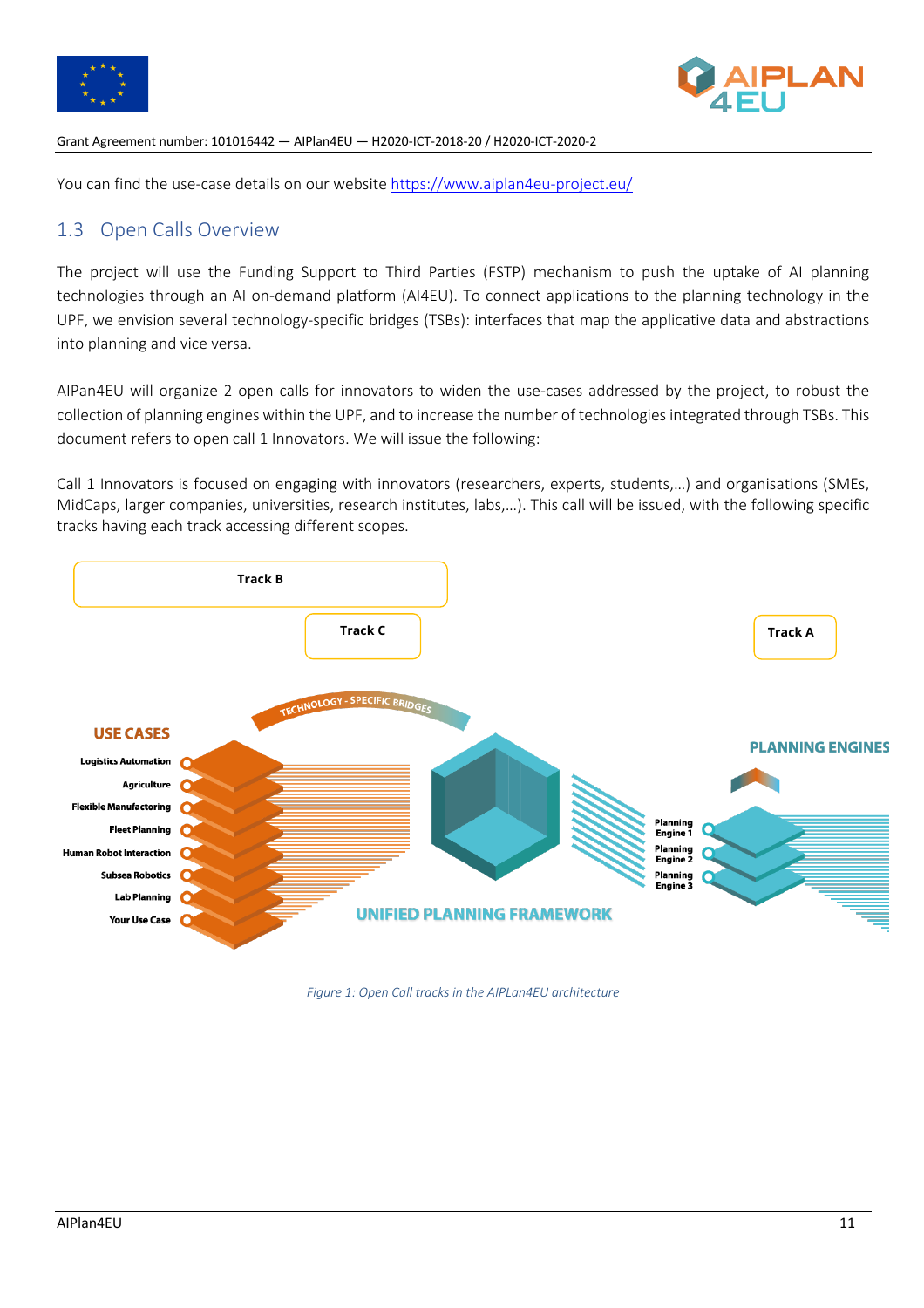



● Track A: aims to engage innovators in the development and integration of new planners in the AIPlan4EU ecosystem. Applicants should present a planner capable of solving a problem and it will provide the solution. The whole architecture will be planner-independent, so that it becomes possible to effortlessly experiment with different planning engines.

| <b>TRACK</b>                   | $\mathsf{A}% _{\mathsf{A}}^{\prime}=\mathsf{A}_{\mathsf{A}}^{\prime}$                                                                                                                                                                                                                                                                                                                                                                                                                                                                                                                                        |
|--------------------------------|--------------------------------------------------------------------------------------------------------------------------------------------------------------------------------------------------------------------------------------------------------------------------------------------------------------------------------------------------------------------------------------------------------------------------------------------------------------------------------------------------------------------------------------------------------------------------------------------------------------|
|                                | The applicant is expected to propose the integration of a "planning engine" in the Unified<br>Planning Framework (UPF) (https://github.com/aiplan4eu/upf) developed by the AIPlan4EU<br>project.                                                                                                                                                                                                                                                                                                                                                                                                             |
| Scope                          | The UPF is a python library allowing the programmatic modeling, manipulation and solving of<br>planning problems. The UPF is interfaced with several planning engines and embeds an<br>automated filtering mechanism to select, among the planning engines installed on a system, the<br>ones that are applicable for a given planning problem.                                                                                                                                                                                                                                                              |
|                                | More details can be found on the project GitHub page (https://github.com/aiplan4eu/upf) and<br>on the documentation page (https://upf.readthedocs.io/en/latest/).                                                                                                                                                                                                                                                                                                                                                                                                                                            |
| Context/<br>environment        | A planning engine in this context is a software tool/library/technology relative to planning that<br>can be adapted to offer services through the UPF interface. Examples include (but are not limited<br>to): plan generation tools (e.g. automated planners), validation procedures (e.g. plan validators),<br>visualization tools (e.g. plan animators), problem transformation utilities (e.g. grounders and<br>compilations).                                                                                                                                                                           |
|                                | planning<br>Example<br>integrations<br>of<br>engines<br>include<br>pyperplan<br>(https://github.com/aiplan4eu/pyperplan-upf), tamer (https://github.com/aiplan4eu/tamer-<br>upf) and tarski (https://github.com/aiplan4eu/upf/tree/master/upf/interop).                                                                                                                                                                                                                                                                                                                                                      |
|                                | During the execution of such projects, the AIPlan4EU consortium will be available for supporting,<br>helping and mentoring open call winners.                                                                                                                                                                                                                                                                                                                                                                                                                                                                |
| Specifications/<br>integration | AIPlan4EU project finances the integration of the proposed engine into the UPF library and the<br>realization of a demonstrator that showcases the integration with the UPF and the tool<br>capability.                                                                                                                                                                                                                                                                                                                                                                                                      |
|                                | The integration code shall be released as free software under the Apache 2.0 license, while the<br>tool itself can be released under any license (even commercial, but preference will be given to<br>open-source engines) provided that the AIPlan4EU consortium partners and use-case owners<br>will be granted at least the permission to reproduce the demonstrator tests and to use the tool<br>for evaluation purposes on the project use-cases. Moreover, we require winners to publish their<br>integration code and planning engine as an AI asset within the AI4Europe platform<br>(ai4europe.eu). |
| <b>Expected Results</b>        | The integration code shall be documented, and a final written report shall describe in detail how<br>to use the tool via the UPF and how the integration code works. The financed projects will have<br>a duration of 6 months and will be structured in three sprints of 2 months each plus one month<br>for finalizing and preparing the demonstrator.                                                                                                                                                                                                                                                     |
| Number of<br>projects          | 5                                                                                                                                                                                                                                                                                                                                                                                                                                                                                                                                                                                                            |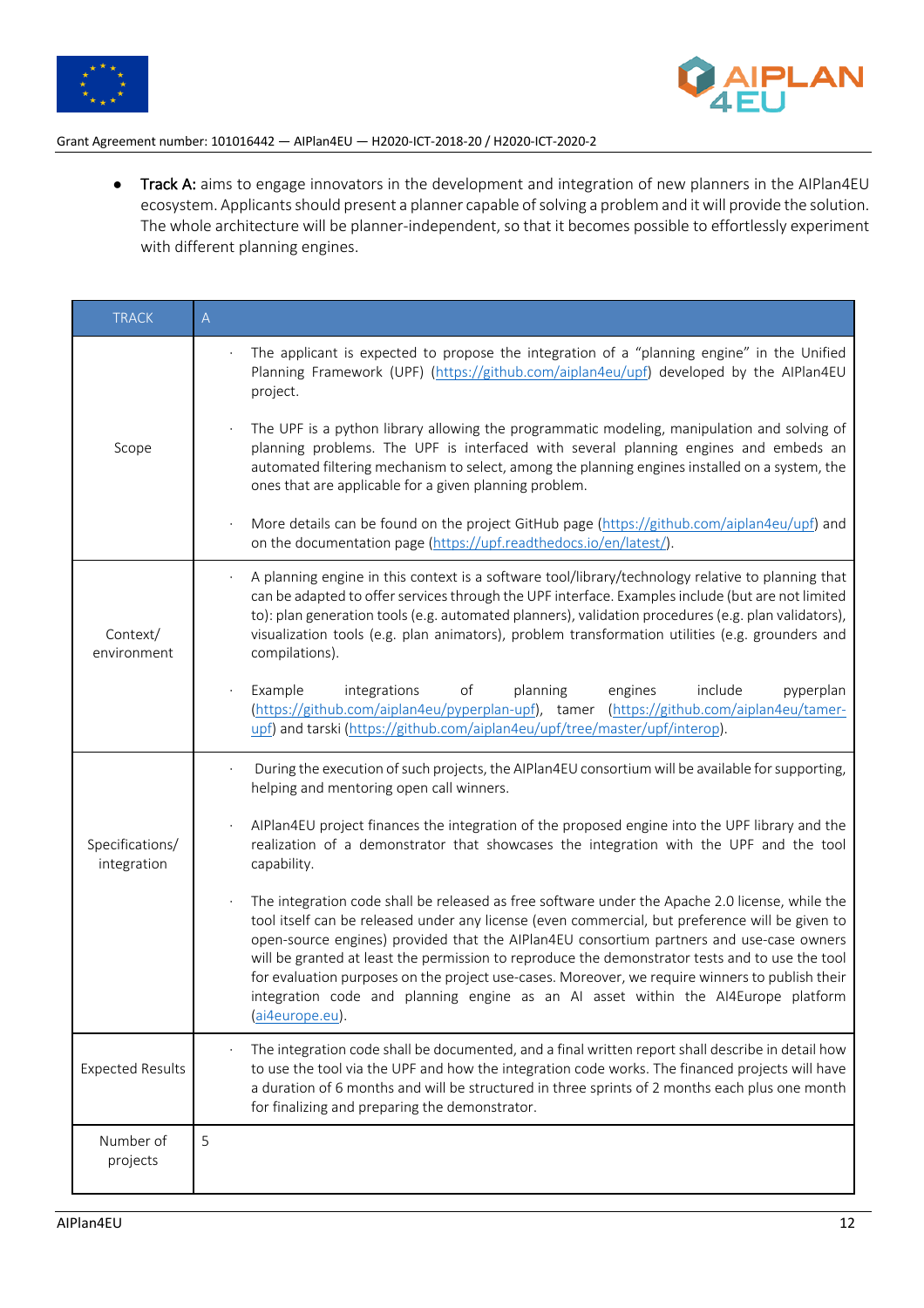



| Target<br>Applicants             | Innovators (researchers, experts, students,) and organisations (SMEs, MidCaps, larger companies,<br>universities, research institutes, labs,) |
|----------------------------------|-----------------------------------------------------------------------------------------------------------------------------------------------|
| Indicative<br>budget             | €60.000                                                                                                                                       |
| Indicative<br>duration           | 7 months                                                                                                                                      |
| Track A<br>Documents to<br>Apply | https://www.aiplan4eu-project.eu/call-for-use-cases/open-call-1-for-innovators/#call-1-for-innovators-<br>track-A                             |
| Contact for<br>clarification     | aiplan4eu support@fbk.eu                                                                                                                      |

*Table 2: Track A specification*

● Track B: aims to deploy new use-cases within the AIPlan4EU framework. This call will attract small consortia of 2 entities: a use-case owner and a TSB provider (SME).

| <b>TRACK</b>                   | B                                                                                                                                                                                                                                                                                                                                                                                                                                                                                                                                                                                                                                                                                                                                  |
|--------------------------------|------------------------------------------------------------------------------------------------------------------------------------------------------------------------------------------------------------------------------------------------------------------------------------------------------------------------------------------------------------------------------------------------------------------------------------------------------------------------------------------------------------------------------------------------------------------------------------------------------------------------------------------------------------------------------------------------------------------------------------|
|                                | The application is reserved to partnerships of two distinct legal entities: an integrator realizing the<br>TSB and a use-case provider.                                                                                                                                                                                                                                                                                                                                                                                                                                                                                                                                                                                            |
| Scope                          | The applicant is expected to propose the integration of a "Technology-Specific Bridge" (TSB) that<br>uses the Unified Planning Framework (UPF) library (https://github.com/aiplan4eu/upf) developed<br>project to offer<br>planning-related capabilities<br>AIPlan4EU<br>by the<br>in an<br>existing<br>technology/tool/framework that is useful for a planning use case to be presented.                                                                                                                                                                                                                                                                                                                                          |
|                                | A TSB is a software tool/library/technology relative to planning that integrates into an existing<br>technology/software in order to offer services by means of planning.                                                                                                                                                                                                                                                                                                                                                                                                                                                                                                                                                          |
| Context/<br>environment        | Examples include (but are not limited to): adding planning capabilities to simulators (i.e. extend<br>$\bullet$<br>plant simulation tools with plan generation capabilities so that generated plans can then be<br>simulated), integration of automated planning in logistics tools (e.g. gather data from Warehouse<br>Management Systems to form a planning query and report the generated plan to the user),<br>visualization tools (e.g. plan animators, plan simulators), integration of planning in existing software<br>ecosystems (e.g. wrap UPF planning for robotic operating systems), translating existing<br>formalisms/software libraries for decision making into planning problem and mapping-back the<br>results. |
|                                | The TSB code shall be released as free software under the Apache 2.0 license, while there is no<br>requirement concerning the technology for which the TSB serves as integration with the UPF (even<br>commercial licenses are OK, but preference will be accorded to open-source technologies).                                                                                                                                                                                                                                                                                                                                                                                                                                   |
| Specifications/<br>integration | However, the AIPlan4EU consortium partners shall be granted at least the permission (and tools) to<br>$\bullet$<br>reproduce the demonstrator tests and to use the developed TSB for evaluation purposes on the<br>project use-cases. Moreover, we require winners to publish their use cases and TSBs within the<br>AI4Europe platform (ai4europe.eu).                                                                                                                                                                                                                                                                                                                                                                            |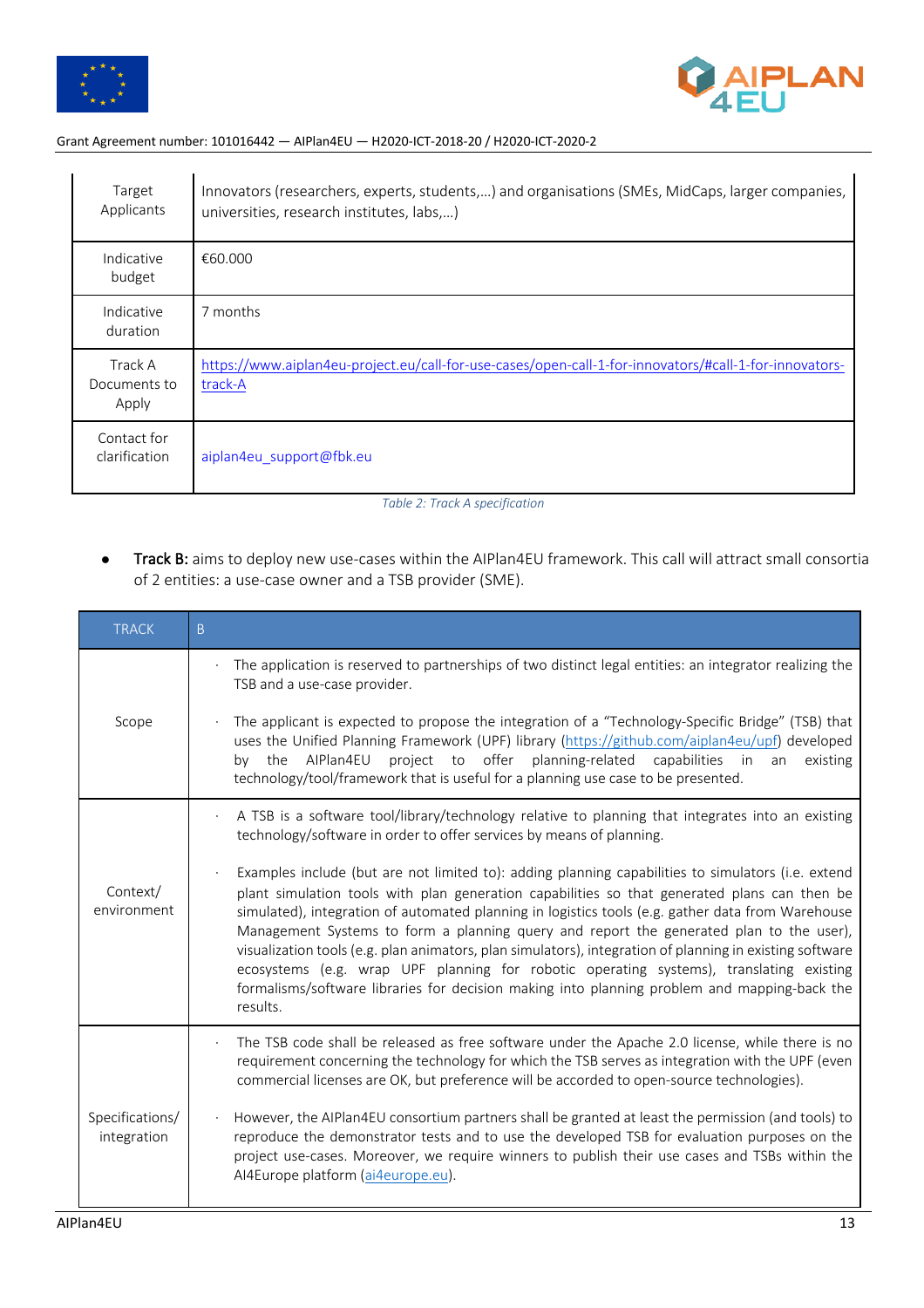



| Expected<br>Results              | The use-case must be described in a dedicated report deliverable and the developed TSB shall<br>address at least some of the aspects highlighted by the use-case. Moreover, at the end of the 6<br>months project, the TSB shall be demonstrated and evaluated on the use-case specifications.<br>The AIPlan4EU project finances the realization of TSBs that must use the functionality offered by<br>the UPF library and the realization of a demonstrator that showcases the developed TSBs on the<br>proposed use-case.<br>The TSB code shall be documented, and a final written report shall describe in detail how to use<br>the tool and how the integration code works. The financed projects will have a duration of 6<br>months and will be structured in three sprints of 2 months each plus one month for finalizing and<br>preparing the demonstrator. |  |
|----------------------------------|---------------------------------------------------------------------------------------------------------------------------------------------------------------------------------------------------------------------------------------------------------------------------------------------------------------------------------------------------------------------------------------------------------------------------------------------------------------------------------------------------------------------------------------------------------------------------------------------------------------------------------------------------------------------------------------------------------------------------------------------------------------------------------------------------------------------------------------------------------------------|--|
| Indicative<br>budget             | €90.000                                                                                                                                                                                                                                                                                                                                                                                                                                                                                                                                                                                                                                                                                                                                                                                                                                                             |  |
| Target<br>Applicants             | Consortium of 2 organisations (SMEs, MidCaps, larger companies, universities, research institutes, labs,)                                                                                                                                                                                                                                                                                                                                                                                                                                                                                                                                                                                                                                                                                                                                                           |  |
| Indicative<br>duration           | 7 months                                                                                                                                                                                                                                                                                                                                                                                                                                                                                                                                                                                                                                                                                                                                                                                                                                                            |  |
| Number of<br>projects            | $\overline{7}$                                                                                                                                                                                                                                                                                                                                                                                                                                                                                                                                                                                                                                                                                                                                                                                                                                                      |  |
| Track B<br>Documents to<br>Apply | https://www.aiplan4eu-project.eu/call-for-use-cases/open-call-1-for-innovators/#call-1-for-innovators-<br>track-B                                                                                                                                                                                                                                                                                                                                                                                                                                                                                                                                                                                                                                                                                                                                                   |  |
| Contact for<br>clarification     | aiplan4eu support@fbk.eu                                                                                                                                                                                                                                                                                                                                                                                                                                                                                                                                                                                                                                                                                                                                                                                                                                            |  |

*Table 3: Track B specification*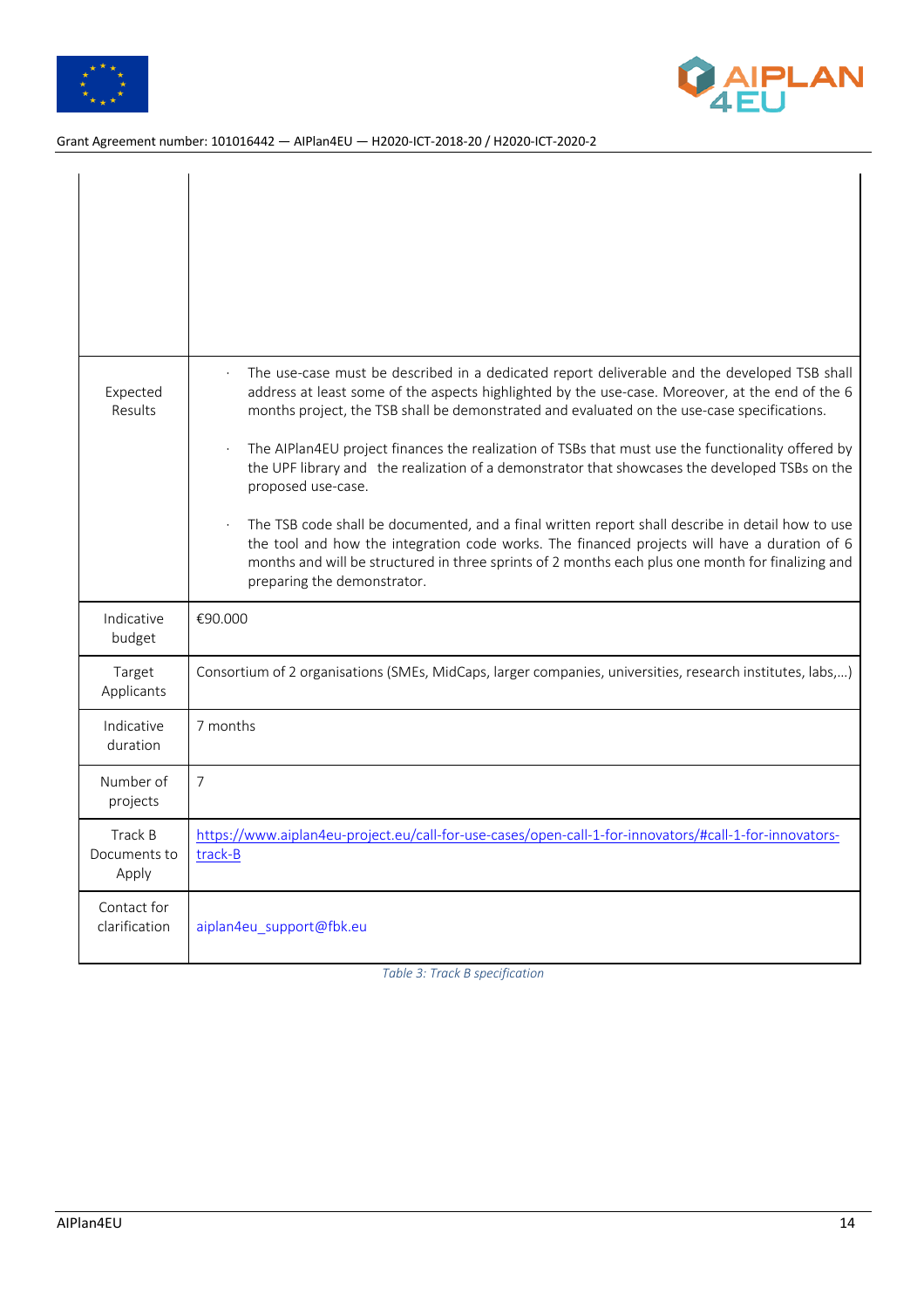



● Track C: aims to attract SMEs to develop TSBs for the use-cases selected from "Call for use-cases". Both entities, TSB provider and use-case owner, will work together and validate the results.

| <b>TRACK</b>            | $\mathsf C$                                                                                                                                                                                                                                                                                                                                                                                                                                                                                                                                                                                                                                                                                                                                                                                                                                                                                        |
|-------------------------|----------------------------------------------------------------------------------------------------------------------------------------------------------------------------------------------------------------------------------------------------------------------------------------------------------------------------------------------------------------------------------------------------------------------------------------------------------------------------------------------------------------------------------------------------------------------------------------------------------------------------------------------------------------------------------------------------------------------------------------------------------------------------------------------------------------------------------------------------------------------------------------------------|
|                         | Two kinds of applications (sub-tracks) are possible within this track, namely winning use-cases and<br>Technology Specific Bridges (TSBs) for the winning use-cases.                                                                                                                                                                                                                                                                                                                                                                                                                                                                                                                                                                                                                                                                                                                               |
|                         | For both tracks, we identified one domain of interest that have been selected in the context of the<br>first open-call for use-cases. The domain is Healthcare.                                                                                                                                                                                                                                                                                                                                                                                                                                                                                                                                                                                                                                                                                                                                    |
|                         | The proposals in either of the following sub-tracks are expected to belong to this use case.                                                                                                                                                                                                                                                                                                                                                                                                                                                                                                                                                                                                                                                                                                                                                                                                       |
| Scope                   | As additional material, applicants will find the use-case presented in the first open-call for use-<br>cases and the slides presented during the workshop.                                                                                                                                                                                                                                                                                                                                                                                                                                                                                                                                                                                                                                                                                                                                         |
|                         | We expect proposals attacking problems related to the use-case. The AIPlan4EU project will also<br>organize webinars to present the use-case to prospective applicants.                                                                                                                                                                                                                                                                                                                                                                                                                                                                                                                                                                                                                                                                                                                            |
|                         | Winning Use-Cases Sub-Track<br>In this track, only legal entities which already won an "Open Call for Use-Cases" can apply. The<br>Alplan4EU project grants additional funding to further develop the presented use-case and to<br>evaluate the TSB solutions that will be selected in the Track C - TSBs sub-track of this call.                                                                                                                                                                                                                                                                                                                                                                                                                                                                                                                                                                  |
| Context/<br>environment | Technology Specific Bridge Sub-Track<br>The applicant is expected to propose the integration of a "Technology-Specific Bridge" (TSB) that<br>uses the Unified Planning Framework (UPF) (https://github.com/aiplan4eu/upf) library developed<br>project to offer planning-related capabilities in an<br>by the AlPlan4EU<br>existing<br>technology/tool/framework.                                                                                                                                                                                                                                                                                                                                                                                                                                                                                                                                  |
|                         | A TSB is a software tool/library/technology relative to planning that integrates into an existing<br>technology/software in order to offer services by means of planning. Examples include (but are not<br>limited to): adding planning capabilities to simulators (i.e. extend plant simulation tools with plan<br>generation capabilities so that generated plans can then be simulated), integration of automated<br>planning in logistics tools (e.g. gathering data from Warehouse Management Systems to form a<br>planning query and report the generated plan to the user), visualization tools (e.g. plan animators,<br>plan simulators), integration of planning in existing software ecosystems (e.g. wrap UPF planning<br>for robotic operating systems), translating existing formalisms/software libraries for decision<br>making into planning problem and mapping-back the results. |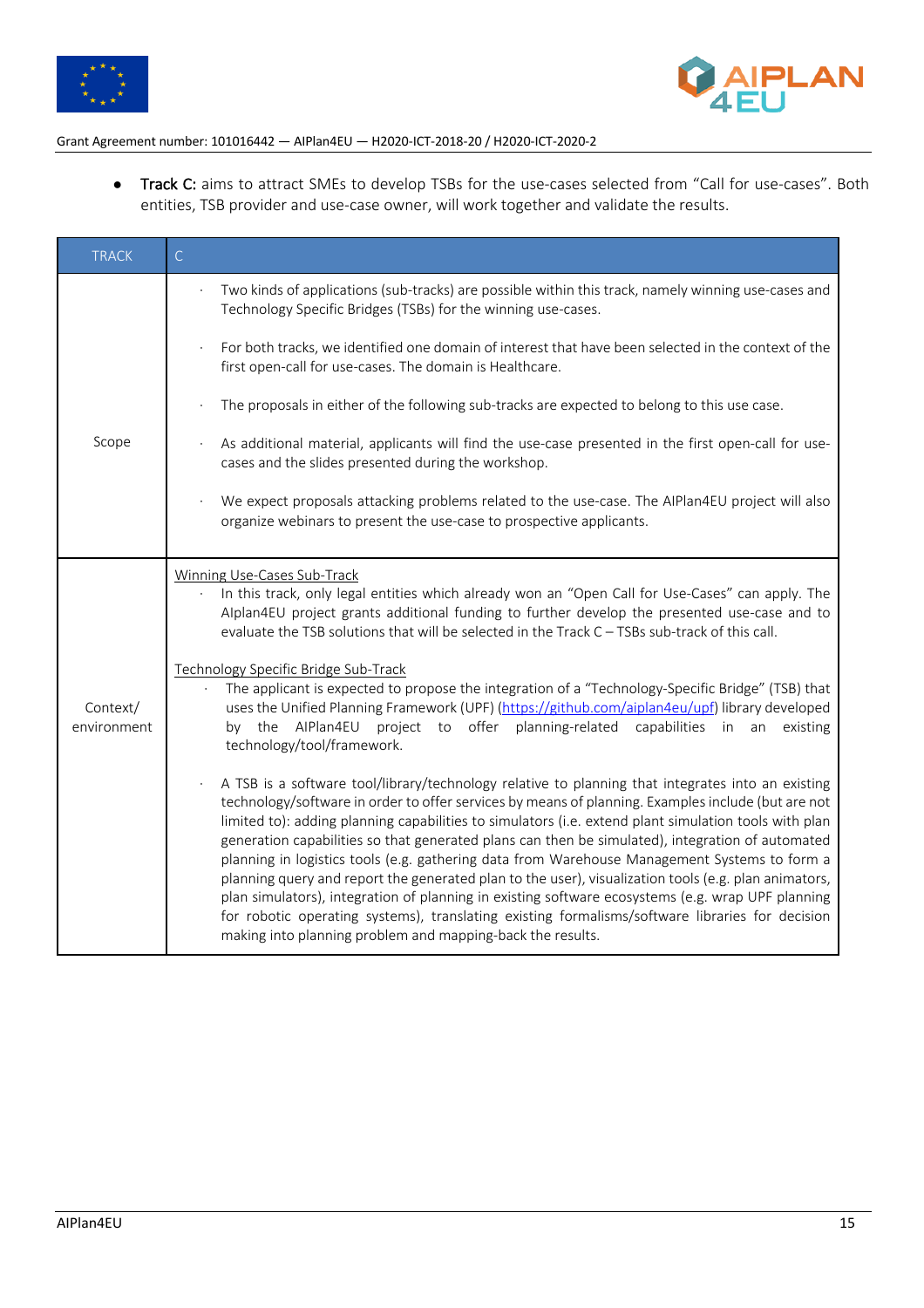



| Specifications/<br>integration                            | Winning Use-Cases Sub-Track<br>The applicants are required to detail their use-case and provide data, examples and evaluation<br>$\epsilon$<br>measurements to the TSB developers that will win the Track C - TSBs sub-track of this call.<br>Technology Specific Bridge Sub-Track<br>The AIPlan4EU project finances the realization of TSBs that must use the functionality offered by<br>the UPF library and the realization of a demonstrator that showcases the developed TSBs on the<br>identified use-case.<br>The TSB code shall be released as free software under the Apache 2.0 license, while there is no<br>requirement concerning the technology for which the TSB serves as integration with the UPF (even<br>commercial licenses are OK, but preference will be accorded to open-source technologies).<br>However, the AIPlan4EU consortium partners shall be granted at least the permission (and tools)<br>to reproduce the demonstrator tests and to use the developed TSB for evaluation purposes on the<br>project use-cases. Moreover, we require winners to publish their use cases and TSBs within the<br>AI4Europe platform (ai4europe.eu). |
|-----------------------------------------------------------|---------------------------------------------------------------------------------------------------------------------------------------------------------------------------------------------------------------------------------------------------------------------------------------------------------------------------------------------------------------------------------------------------------------------------------------------------------------------------------------------------------------------------------------------------------------------------------------------------------------------------------------------------------------------------------------------------------------------------------------------------------------------------------------------------------------------------------------------------------------------------------------------------------------------------------------------------------------------------------------------------------------------------------------------------------------------------------------------------------------------------------------------------------------------|
| Expected<br>Results                                       | Winning Use-Cases Sub-Track<br>Moreover, we require winners to publish their use-case within the AI4Europe platform<br>(ai4europe.eu).<br>Technology Specific Bridge Sub-Track<br>The TSB code shall be documented, and a final written report shall describe in detail how to use<br>the tool and how the integration code works. The financed projects will have a duration of 6<br>months and will be structured in three sprints of 2 months each plus one month for finalizing and<br>preparing the demonstrator.                                                                                                                                                                                                                                                                                                                                                                                                                                                                                                                                                                                                                                              |
| Track C Kit link<br>(use-case<br>detailing and<br>slides) | https://www.aiplan4eu-project.eu/wp-content/uploads/2022/02/Healthcare-Use-Case-Pitch.pdf<br>https://www.aiplan4eu-project.eu/wp-content/uploads/2022/02/Healthcare-Use-Case.pdf                                                                                                                                                                                                                                                                                                                                                                                                                                                                                                                                                                                                                                                                                                                                                                                                                                                                                                                                                                                    |
| Indicative<br>budget                                      | Winning Use-Cases Sub-Track<br>€30.000<br>Technology Specific Bridge Sub-Track<br>€60.000                                                                                                                                                                                                                                                                                                                                                                                                                                                                                                                                                                                                                                                                                                                                                                                                                                                                                                                                                                                                                                                                           |
| Target<br>Applicants                                      | Organisations (SMEs, MidCaps, larger companies, universities, research institutes, labs,)                                                                                                                                                                                                                                                                                                                                                                                                                                                                                                                                                                                                                                                                                                                                                                                                                                                                                                                                                                                                                                                                           |
| Indicative<br>duration                                    | 7 months                                                                                                                                                                                                                                                                                                                                                                                                                                                                                                                                                                                                                                                                                                                                                                                                                                                                                                                                                                                                                                                                                                                                                            |
| Number of<br>projects                                     | 1 TSBs for 1 winning use-cases $(1 + 1)$                                                                                                                                                                                                                                                                                                                                                                                                                                                                                                                                                                                                                                                                                                                                                                                                                                                                                                                                                                                                                                                                                                                            |
| Track C<br>Documents to<br>Apply                          | https://www.aiplan4eu-project.eu/call-for-use-cases/open-call-1-for-<br>innovators/#Call1ForInnovatorsTrackC                                                                                                                                                                                                                                                                                                                                                                                                                                                                                                                                                                                                                                                                                                                                                                                                                                                                                                                                                                                                                                                        |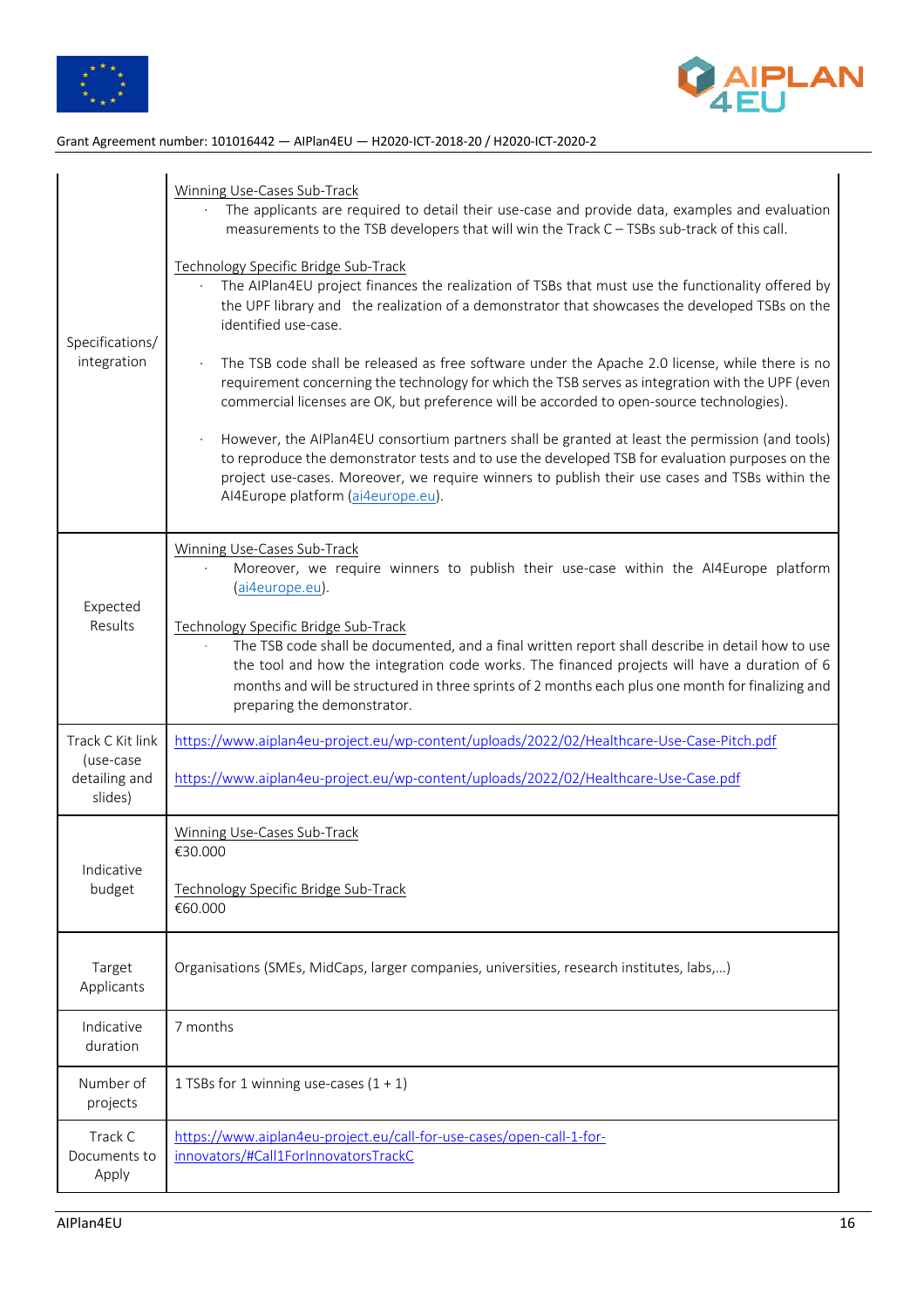





*Table 4: Track C specification*

# 1.3.1 Open Call Process

The first call for innovators will follow a systematic process to evaluate and select the third-party project efficiently. The figure below reports a view explaining how it will work.



*Figure 2: Open Call Process*

Within the project, the funding to third parties aims to upgrade and extend AIPlan4EU technology offer beyond consortium partners and enlarge the outreach of the project deployments. For this purpose, the consortium has planned to devote a budget for the cascade funding (See table 7 item 6.2).

In total 14 projects will propose the deployment of TSBs integrators and planners in different tracks (A,B,C).

| <b>Call for Innovators</b> |                            |            |           |  |
|----------------------------|----------------------------|------------|-----------|--|
| Open Call #1               | Topic                      | # projects | #duration |  |
| Track A                    | Planners                   |            |           |  |
| Track B                    | $UC^*+TSB^{**}$            |            |           |  |
| Track C                    | <b>TSB</b>                 |            |           |  |
|                            | $\overline{\mathsf{IC}}^*$ |            |           |  |
|                            |                            | 14         |           |  |

*Table 5: Tracks Distribution and Duration*

The open call documents are specifically dedicated to the Open Call 1 Innovators and outline the application modalities for this call, highlighting that the winners use-case from Call 1 Use Case will be involved in the call for innovators and take part in the definition of the final requirements for the framework on par with consortium members.

This mechanism follows the principles of open innovation and is very important for the final impact of the framework: through such open calls we will involve organisations and innovators collecting the widest possible set of diverse application scenarios, technological needs, and use-cases.

AIPlan4EU 17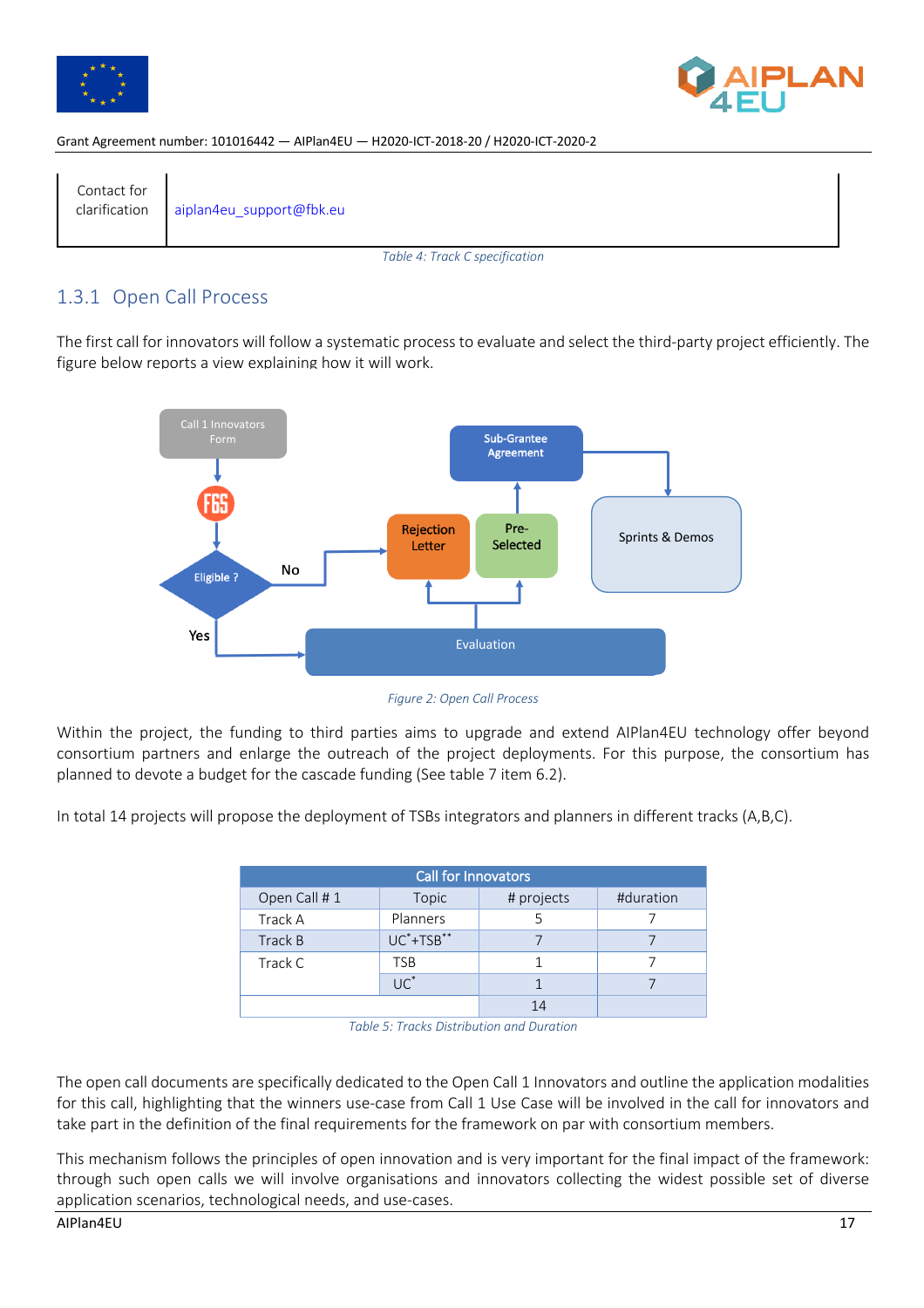



Applicants are encouraged to submit proposals that involve different contexts and scenarios that go beyond the seven application areas (planning for space, agriculture, manufacturing, logistics, autonomous driving, automated experimentation, and subsea robotics). Based on the results of Open Call 1 Use-Cases, the project has a special interest on the healthcare domain in Track C.

Call 1 is open for submission from 17 February (12:00 PM CET) to 20 April (5:00 PM CEST), and its indicative budget is in Table 5.

# 2 Eligibility Criteria

All applicants will have to abide by all general requirements described in this section to be considered eligible for AIPlan4EU.

# 2.2 What types of proposals will be eligible?

Proposals must address the AI Planning technology and fit within the tracks aforementioned in section 1.3. Moreover, the participants should demonstrate their long-term commitment to the AIPlan4EU research and innovation agenda. The teams will demonstrate the proposed solution progresses from the beginning of the project, reaching a higher maturity level and take-up by the end of the action. Thus, third-party projects must evidence substantial progress with a particular focus on the sustainability of the outcomes.

# 2.3 Type of Applicants

The target applicants are:

- Natural persons/Indivuduals Single individual established in any eligible country (section 2.3). This does not consider the country of origin but the residence permit.
- Single Organisations established in any eligible country (section 2.3)
- Group of Organisations (a consortium of two companies) Organisations established in any eligible country (section 2.3).

| <b>Track</b> | <b>Type of Applicants Eligible</b>                                                                                                                                                      |
|--------------|-----------------------------------------------------------------------------------------------------------------------------------------------------------------------------------------|
| A            | Natural Persons/Individuals: students, experts, professionals,<br>$etc.$ )<br>Single organisations: SMEs, Mid Caps, larger companies,<br>research institutes, universities, labs., etc. |
| <sub>B</sub> | Group of Organisation (a consortium of 2 companies<br>maximum): SMEs, Mid Caps, larger companies, research<br>institutes, universities, labs.                                           |
| ⌒∗           | Single organisations: SMEs, Mid Caps, larger companies,<br>research institutes, universities, labs., etc.                                                                               |

*Table 6: Type of Applicants Summary according to each track*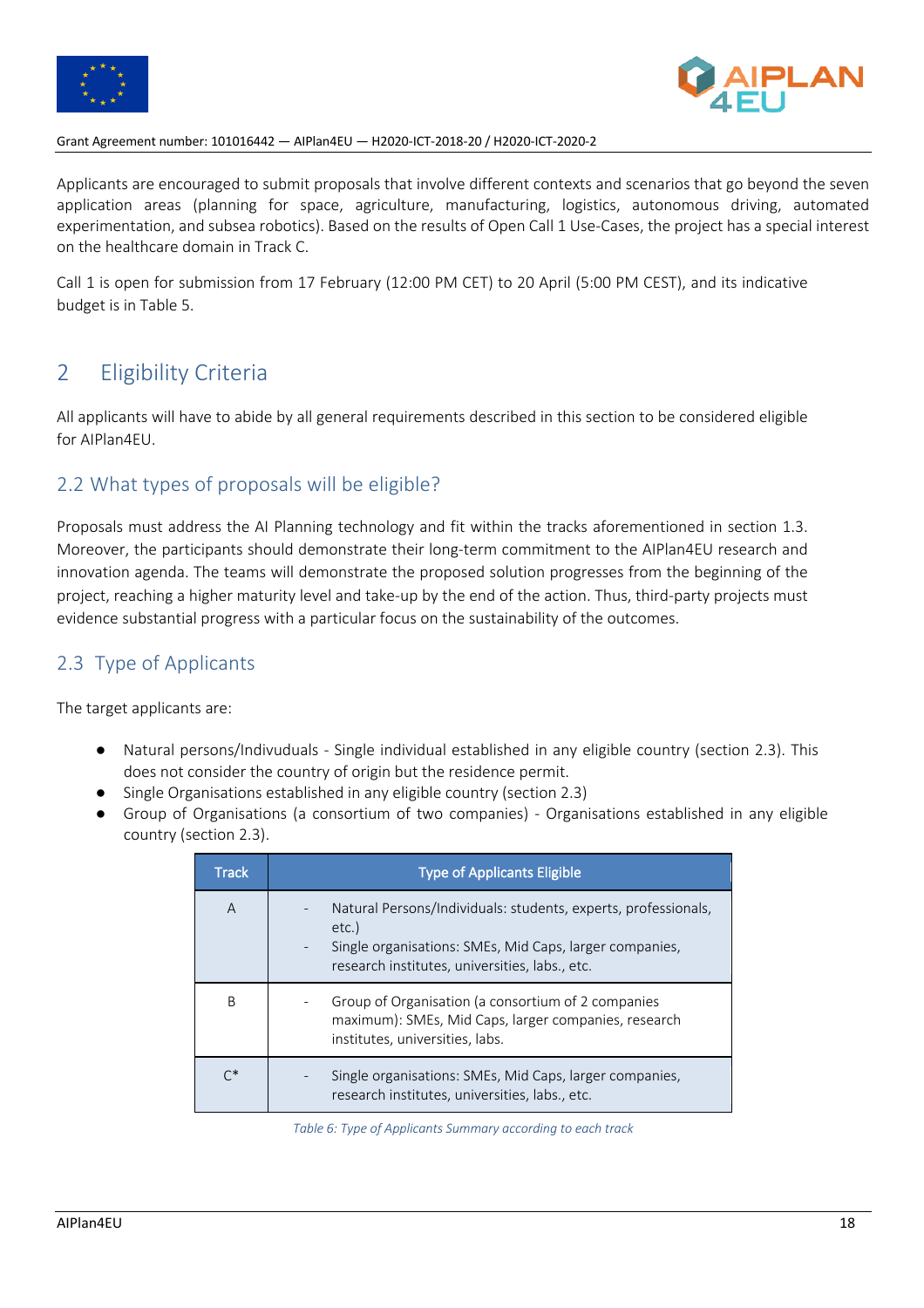



\* In track C only companies that aim to develop TSBs for the use-cases selected from "Call for use-cases" will be selected. Both entities, TSB provider and use-case owner, will work together and validate the results. Please, check the specification on table 4 (section 1.3)

The participating organisations should not have been declared bankrupt or have initiated bankruptcy procedures.

The organisations applying should not have convictions for fraudulent behaviour, other financial irregularities, and unethical or illegal business practices.

# 2.4 Eligible Countries

Only Applicants legally-established/resident in any of the following countries (hereafter collectively identified as the "Eligible Countries") are eligible:

● The Member States (MS) of the European Union (EU), including their outermost regions (https://european-union.europa.eu/principles-countries-history/country-profiles\_en)

● The Overseas Countries and Territories (OCT) linked to the Member States (https://ec.europa.eu/research/participants/data/ref/h2020/other/wp/2018-2020/annexes/h2020-wp1820-annexga\_en.pdf) . Please see pg 3.

- H2020 associated countries (those which signed an agreement with the Union as identified in Article 7 of the Horizon 2020 Regulation): according to the updated list published by the EC (https://ec.europa.eu/research/participants/data/ref/h2020/grants\_manual/hi/3cpart/h2020-hi-list-ac\_en.pdf).
- The UK applicants are eligible under the conditions set by the EC for H2020 participation at the time of the deadline of the call.

### 2.5 Language

English is the official language for AIPlan4EU open calls. Submissions done in any other language will be disregarded and not evaluated.

English is also the only official language during the whole execution of the AIPlan4EU programme. This means any requested submission of reports will be made in English to be eligible.

# 2.6 Conflict of Interest

Applicants shall not have any actual or/and potential conflict of interest with the AIPlan4EU selection process and during the whole programme. All cases of conflict of interest will be assessed case by case. In particular, applicants cannot be AIPlan4EU Consortium partners or affiliated entities nor their employees or co-operators under a contractual agreement.

Suppose a conflict of interest is discovered and confirmed at the time of the evaluation process. In that case, the use-case proposal will be considered as non-eligible and will not be evaluated.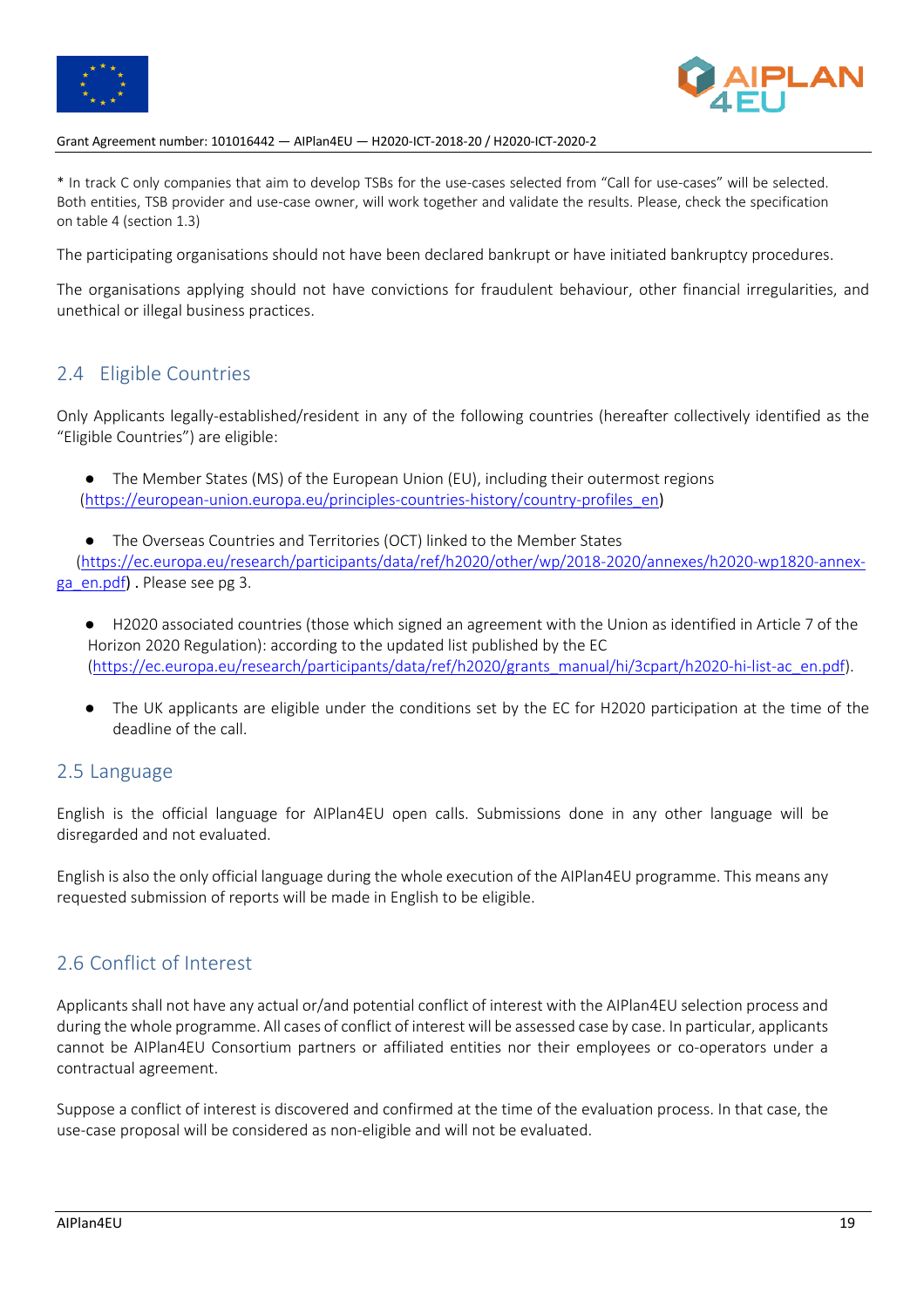



# 2.7 Other

Each applicant must confirm:

- The organisation is not under liquidation or is not an enterprise under difficulty accordingly to the Commission Regulation No 651/2014, art. 2.18.
- Its project is based on the original works and going forward, any foreseen developments are free from third-party rights, or they are clearly stated.
- It is not excluded from the possibility of obtaining EU funding under the provisions of both national and EU law or by a decision of both national or EU authority.

# 2.8 Admissibility and Eligibility Check

The open call period will be two months. The AIPlan4EU Consortium staff checks admissibility and eligibility criteria for each proposal. A proposal may be declared ineligible or inadmissible at any stage.

Applicants should fill a form and attach the requested documents via the F6S platform (https://www.f6s.com/aiplan4eu-oc-1-innovators/apply). A complete list of proposers will be drafted containing their basic information for statistical purposes and clarity (also shared with EC for transparency).

To be considered admissible, a proposal must be:

- Submitted in the electronic submission system before the call deadline (F6S platform).
- Readable, accessible, and printable.
- Complete and upload the template proposal file.

A proposal will only be considered eligible if its content corresponds to the eligibility criteria set out in the relevant parts of this guide. An eligibility filter enables the creation of a shortlist of use-case to be evaluated.

# 2.8.1 Eligibility filter

Automatic filtering to discard non-eligible proposals will follow the shortlist. Eligibility criteria check will verify:

- The applicant is a natural person or an organization.
- The existence of a legal entity (for organisations) in an eligible country.
- A natural person based in an eligible country.
- The uniqueness of the proposal (one proposal per company or individual)
- Upload of the signed administrative documents
- Upload of the proposal according to the template duly filled.
- The applicant has submitted a completed application before the deadline.
- Proposals in English.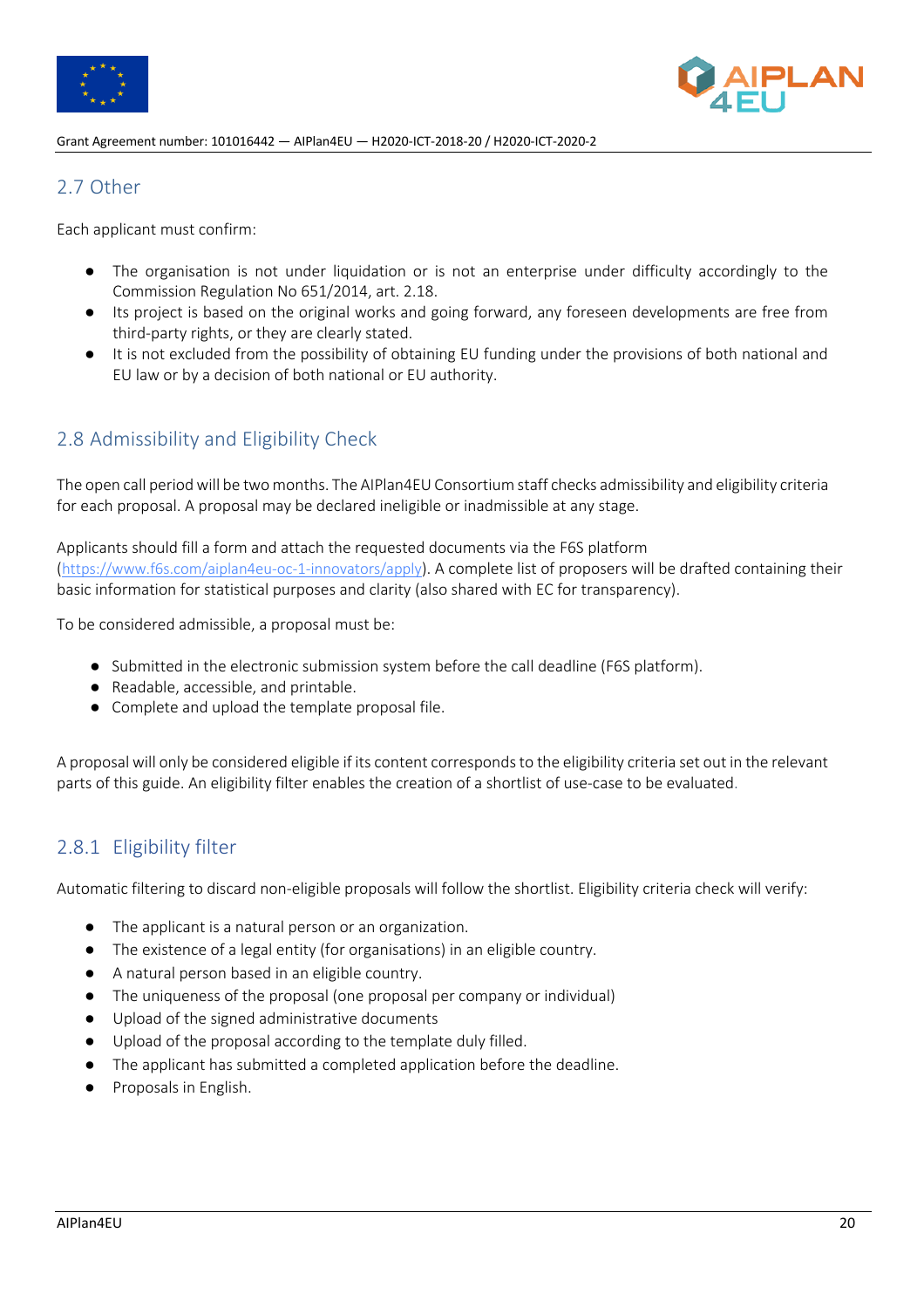



# 3 Preparation and Submission of the proposal

- Applicants should access the project website to apply: https://www.aiplan4eu-project.eu/call-for-usecases/open-call-1-for-innovators
- Participants are requested to read and follow the instructions in the form carefully. Evaluators will be instructed not to consider extra material in the evaluation.
- On the website, click on the Apply button. The submission will be done through the F6S platform (https://www.f6s.com/aiplan4eu-oc-1-innovators/apply) directly linked with the AIPlan4EU Programme.
- Applicants are required to register a profile at FS6 to be able to submit a proposal.
- Applicants are requested to answer all mandatory questions (with no exception): https://www.f6s.com/aiplan4eu-oc-1-innovators/apply
- Applicants are requested to upload the proposal according to the track template. The document must strictly adhere to the template provided by the AIPlan4EU consortium in the project website which defines sections and the overall length.
- Additional material, which has not been specifically requested in the online application form, will not be considered to evaluate the use case. Data not included in the proposal will not be taken into account.
- It is strongly recommended not to wait until the last minute to submit the proposal. Failure of the proposal to arrive in time for any reason, including communication delays, automatically leads to rejection of the submission. The time of receipt of the message as recorded by the submission system will be definitive.
- AIPlan4EU offers a dedicated support channel for proposers at aiplan4eu support@fbk.eu for requests or inquiries about the submission system or the call itself. Those received after the closure time of the call will neither be considered nor answered.
- The information provided should be actual, accurate, and complete and should allow the assessment of the proposal
- The preparation and submission of the proposal and other actions that follow this procedure (such as withdrawal) fall under the final responsibility of the applicant.

# 3.2 Multiple Submission

This call is competitive, and applicants should focus on one specific track. Therefore, only one proposal per applicant per organisation may be submitted to this call.

Any other submitted use case involving the same applicant, or the same organization will be declared non-eligible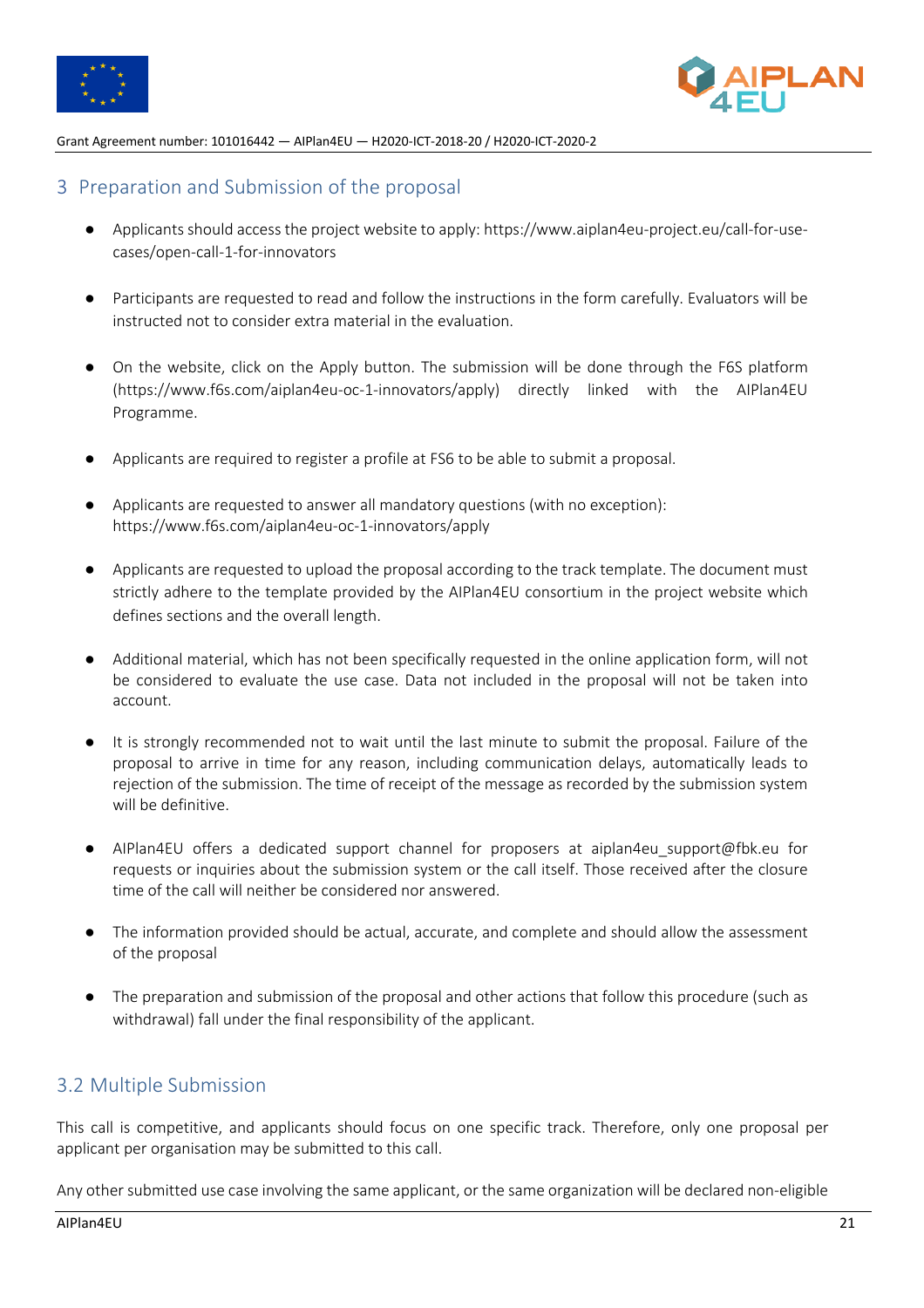



and will not be evaluated in any case. Note that the regular functioning of the F6S platform limits to one application submission per F6S user in each call.

# 3.3 Complaint due to a technical error of the AIPlan4EU Online Submission Service

If you experience any problem with the application submission system before the open call deadline, you should reach F6S by e-mail through support@f6s.com, cc'ing the AIPlan4EU Team aiplan4eu\_support@fbk.eu, and explain your situation.

Suppose you believe that the submission of your proposal was not entirely successful due to a technical error on the side of the AIPlan4EU Online Submission Service. In that case, you may lodge a complaint by email through support@f6s.com cc'ing the AIPlan4EU Team aiplan4eu\_support@fbk.eu and explain your situation. For the complaint to be admissible, it must be filed within four calendar days following the day of the call closure. You will receive an acknowledgment of receipt, the same or the next working day. What else to do? You should secure a PDF version of all the documents of your proposal holding a timestamp (file attributes listing the date and time of creation and last modification) that is before the call deadline, as well as any proof of the alleged failure (e.g., screenshots). Later in the procedure, you may be requested by the F6S IT Helpdesk to provide these items.

For your complaint to be upheld, the IT audit trail (application log files and access log files of AIPLAN4EU Online Submission Service) must show that there was indeed a technical problem at the project side that prevented you from submitting your proposal using the electronic submission system.

Applicants will be notified about the outcome of their complaint within the time indicated in the acknowledgment of receipt. If a complaint is upheld, the secured files (provided to the IT helpdesk) for which the investigation has demonstrated that technical problems at the project prevented submission will be used as a reference for accepting the proposal for evaluation.

### 3.4 Confidentiality and Deadline

Any information regarding the third-party use case will be treated in a strictly confidential manner. Only use cases submitted before the deadline will be accepted. After the call closure, no additions or changes to received proposals will be taken into account.

# 3.5 What happens after the proposal is submitted?

Proposals must be submitted before 20 April 2022 5 PM CEST. To avoid missing the deadline, you are encouraged to submit your proposal as soon as possible.

Immediately after the submission deadline is over, the evaluation process begins (as described in detail in Section 4 of this Guide). Experts will evaluate proposals and score them adequately according to the quality of the content presented.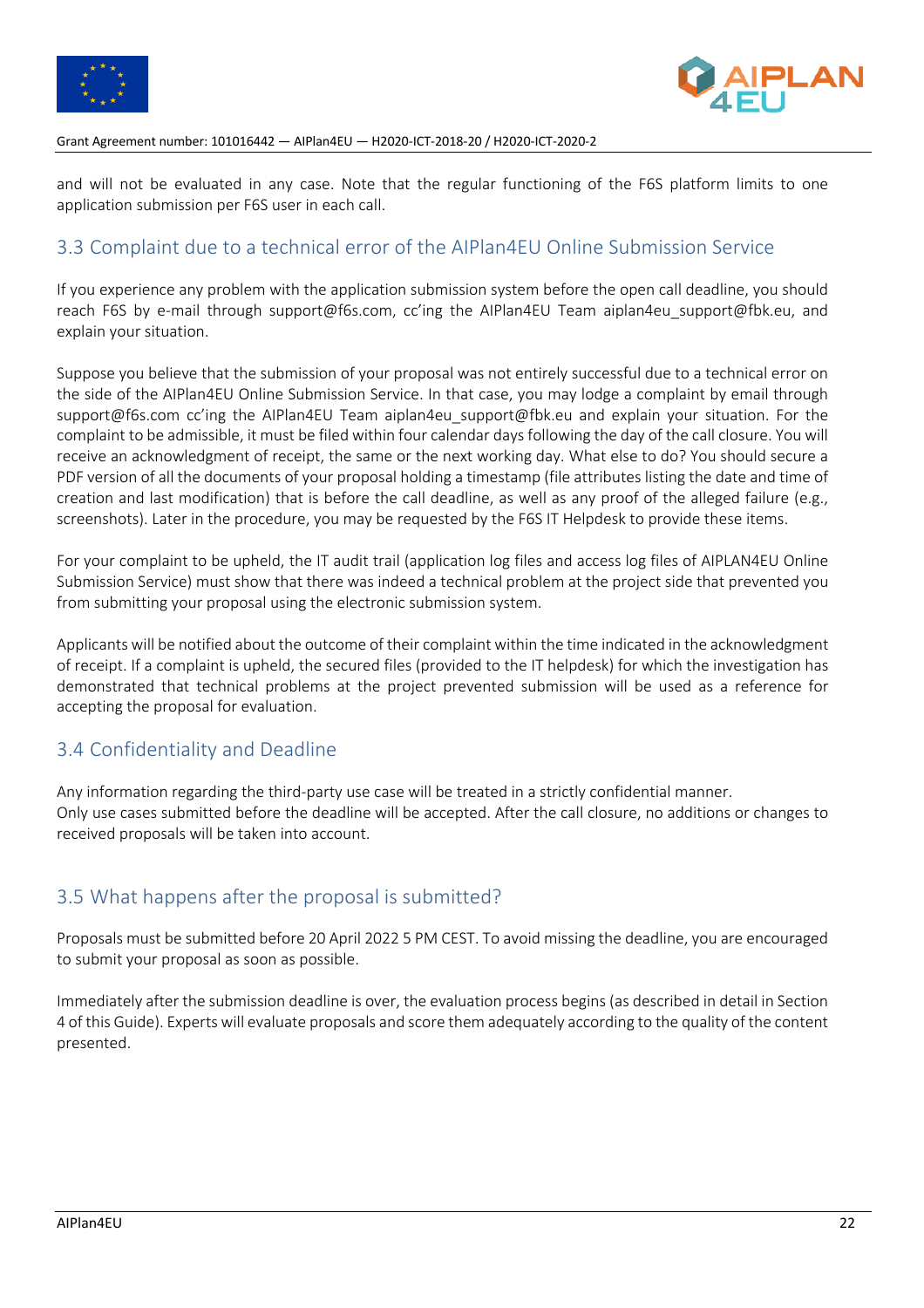



# 4 Evaluation Process

The proposals are submitted in a single stage and evaluated as presented in figure 2.

# 4.1 The Evaluation of Proposals

The Call evaluation process will take about 4 weeks and considers the following procedure:

**Evaluation Criteria:** 

Consortium partners selected to evaluate the proposals will score each application using the following evaluation criteria. The weights of each criterion will change according to each track:

- o Challenge fit [score between 1-10; with threshold >6; weight 40% (Track A and Track C); weight 40% (Track B)]: relevance to AIPlan4EU challenges.
- o Technology Innovation [score between 1-10; with threshold >6; weight 40% (Track A and Track C); weight 20% (Track B)]: potential to improve the preparedness and response to the challenges/open call request; the novelty of the proposed technology/ solution.
- o Impact [score between 1-10; with threshold >6; weight 20% (Track A, Track B and Track C)]: development output, scalability/replicability, exploitation plan, impact on society, impact on AI ecosystem.
- o Team [score between 1-10; with threshold >6; weight 20% (Only for Track B)]: capacity of the team based on proven experience to deliver the proposed solution and to bring it to the market.

Also, all evaluators will sign a declaration of impartiality and no conflicts of interest.

### Online Interview (Optional):

After evaluation, proposals will be ranked based on the overall score. If necessary, the top-ranked proposals (twice the number of the proposals to be selected) will be invited to an online interview. Partners will decide about the necessity of an online interview aiming to clarify any issue related to the proposal.

The top projects that succeed in stage 3 will be invited to an online interview. The interview aims to deeply understand project concepts, team skills & competence, capacity, and wiliness to exploit the results. The interviews will be carried out by two evaluation board members and will evaluate the following criteria:

- o Concept & Technology: confirmation of proposed targets and technology fit; [score between 1-10; with threshold >6 - weight 80%];
- o Exploitation: reliability to reach milestones; potential to use planning technologies, through the UPF, in a specific business-case and application sector; [score between 1-10; with threshold  $>6$  weight 20%].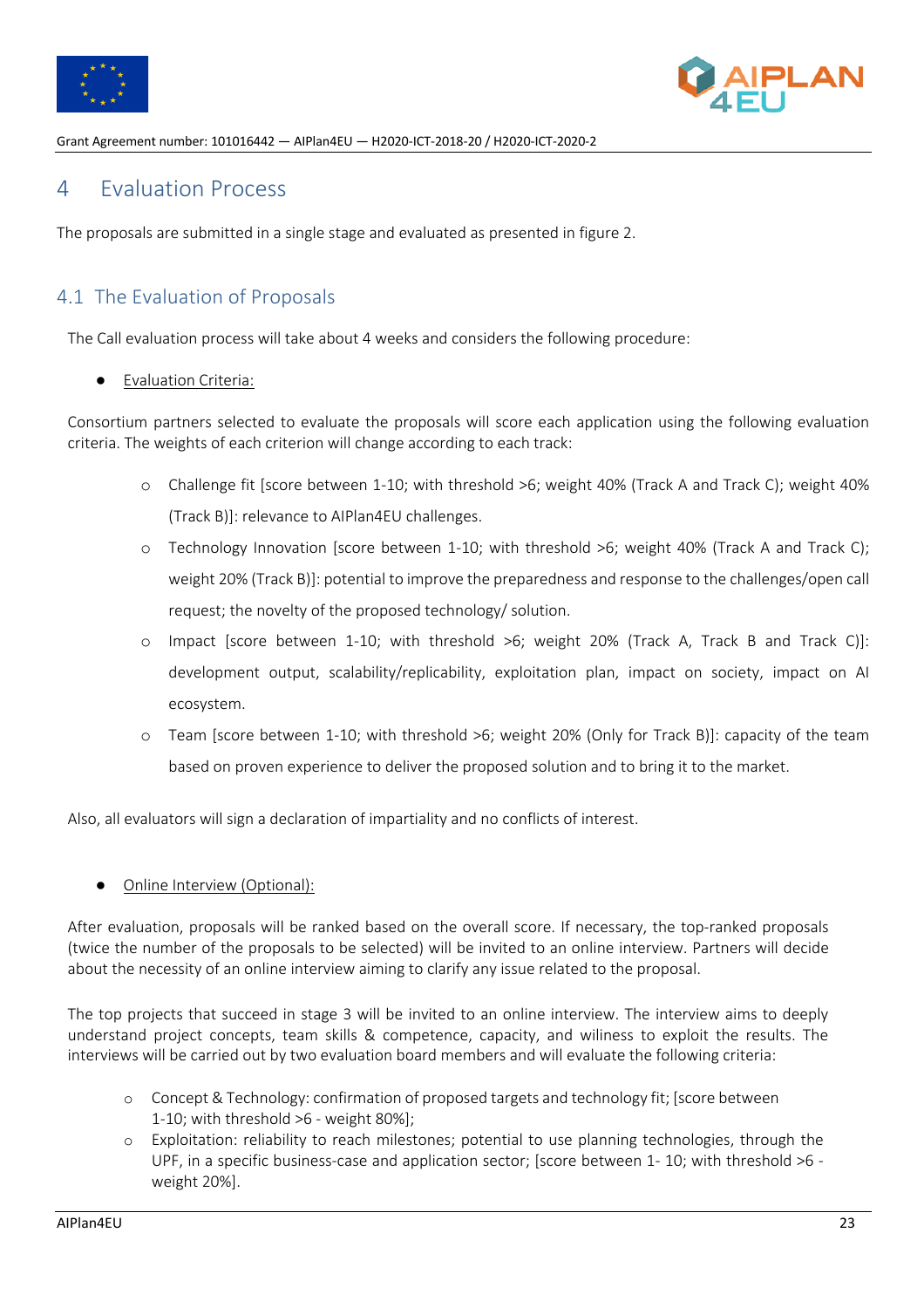



If applicants do not commit to what had been presented in the application form during the interview, these will be declassified.

### Consensus meeting and final selection

After the 2-stage evaluation process (proposal evaluation and online interview), all proposals will be ranked based on their scores. Evaluators form a consensus regarding the evaluation, and a report is prepared.

Communication of the results

Regarding the communication of the results, each applicant will receive via e-mail a letter informing of the decision, whether a rejection decision or an invitation to negotiation and following steps.

# 5 Sub-Grant Agreement Signature

All the legal issues are accurately covered by the planned contracts with the sub-granted beneficiaries. A written Subgrantee agreement will be signed with successful applicants. It will foresee, among other things, the special clauses derived from H2020 in cascading granting, the payment schedule and conditions (milestones), general legal text issues of rights and obligations by the AIPlan4EU consortium, and each sub-grantee, including IPR and audit procedures.

The sub-grantee agreement will also have a set of annexes like the technical description of the project (form submitted), bank account information form, guidelines of the call, status information, and any other document required by AIPlan4EU to assure the correct execution of the sub-grantee projects.

A legal entity that does not provide the requested data and documents in due time will not be included in AIPlan4EU Acceleration Programme.

# 5.1 Scientific Misconduct and Research Integrity

Issues of scientific misconduct and research integrity are taken very seriously. In line with the Horizon 2020 Rules for Participation, appropriate action such as termination of the Grant Agreement Preparation phase or, if the Grant Agreement has been signed, the implementation of liquidated damages and financial penalties, suspension of payments, recoveries, and termination of the Grant Agreement, will be taken against any applicants/beneficiaries found to have misrepresented, fabricated or plagiarised any part of their proposal.

# 5.2 The Negotiation Process

The objective of the negotiations is to fulfill the legal requirements between the AIPlan4EU consortium and each selected project of the call. It covers the status information of the beneficiaries essentially. The legal requirements for legal entities are provided in the table hereafter.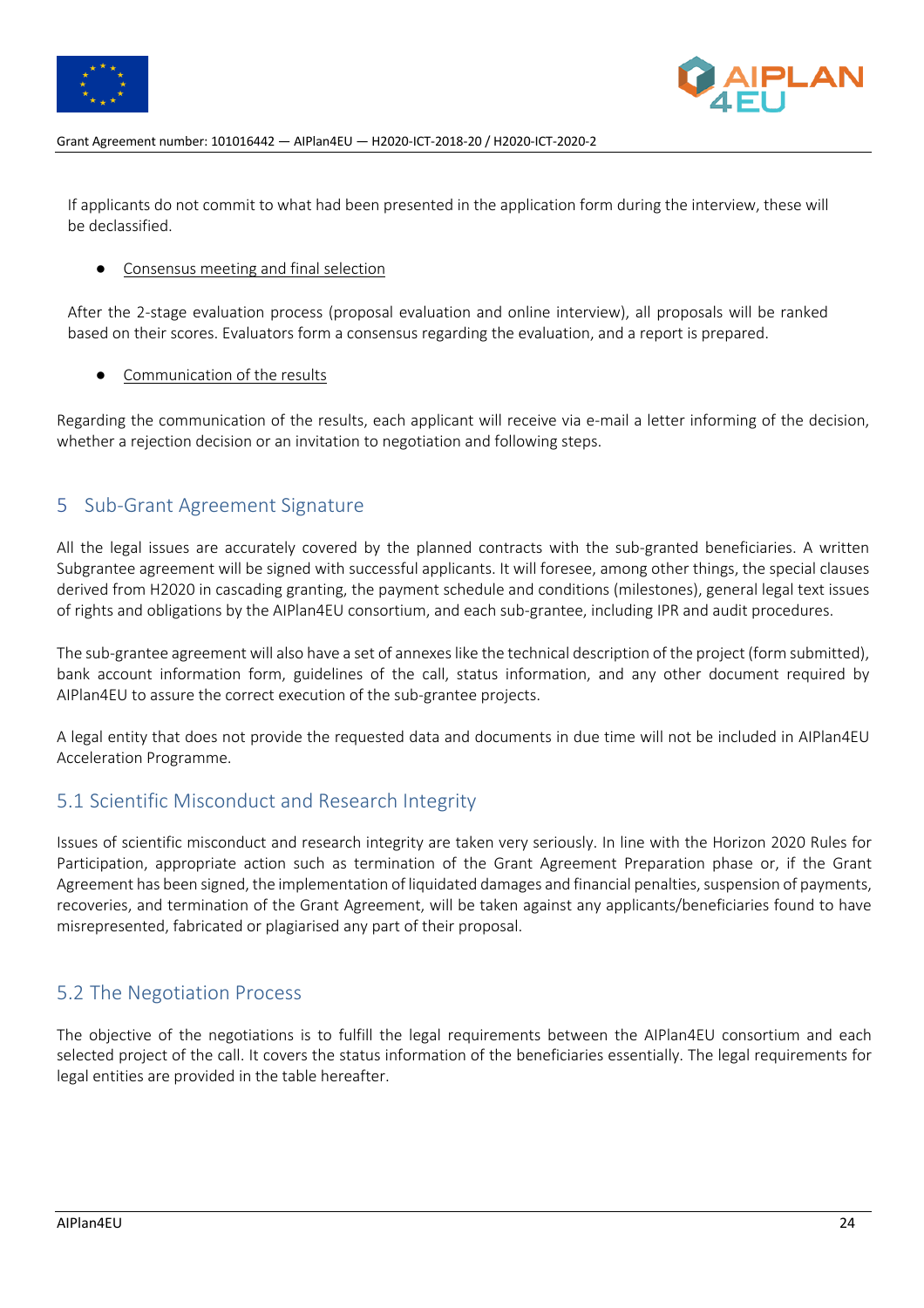



| <b>For Legal Entities</b>                                                                                                                                                                                                                                                                                                                                                                                 | <b>For Natural Persons</b>                                                                                                                                                                                                                  |
|-----------------------------------------------------------------------------------------------------------------------------------------------------------------------------------------------------------------------------------------------------------------------------------------------------------------------------------------------------------------------------------------------------------|---------------------------------------------------------------------------------------------------------------------------------------------------------------------------------------------------------------------------------------------|
| A legal existence: Company Register, Official<br>Journal, and so forth, showing the name of the<br>organization, the legal address and registration<br>number and, if applicable, a copy of a document<br>proving VAT registration (in case the VAT number<br>does not show on the registration extract or its<br>equivalent)                                                                             | A copy of the ID-Card or passport of<br>participant(s) in the project team will be<br>required.<br>A proof for each participant in the project that<br>(s) he is legally established and working in an<br>eligible country (see section 2). |
| Specifically for organisations:                                                                                                                                                                                                                                                                                                                                                                           |                                                                                                                                                                                                                                             |
| 1. A proof of the organisation condition is required:<br>- If the applicant has been fully validated as an<br>organisation on the Beneficiary Register of the H2020<br>Participant Portal, the PIC number must be provided.<br>- If the applicant has not been fully validated as an<br>organisation on the H2020 Participant Portal, the<br>following documents will be required to prove the<br>status: |                                                                                                                                                                                                                                             |
| 2. In the event the beneficiary declares being non-<br>autonomous, the balance sheet and profit and loss<br>account (with annexes) for the last period for upstream<br>downstream<br>and<br>organizations<br>is<br>required.                                                                                                                                                                              |                                                                                                                                                                                                                                             |
| 3. Status Information Form. It includes the headcount<br>(AWU), balance, profit & loss accounts of the latest<br>closed financial year, and the relation, upstream and<br>downstream, of any linked or partner company.                                                                                                                                                                                   |                                                                                                                                                                                                                                             |
| 4. Supporting documents. In cases where either the<br>number of employees or the ownership is not identified:<br>any other supporting documents which demonstrate<br>headcount and ownership such as payroll details, annual<br>reports, national regional, association records, etc.                                                                                                                     |                                                                                                                                                                                                                                             |
| Bank Account Information: The account where the funds will be indicated via a financial information form signed<br>by the entity, individuals, and the bank owners. The account holder will be the legal entity and/or all the<br>individuals or the coordinator of the group on its own (a consortium of legal entities or consortium).                                                                  |                                                                                                                                                                                                                                             |
| Sub-grantee funding agreement:<br>Signed between the AIPlan4EU Consortium (represented by its coordinator European Dynamics) and the<br>beneficiary/ies.                                                                                                                                                                                                                                                  |                                                                                                                                                                                                                                             |

*Table 7: Legal Requirements for legal entities and natural persons*

The information request by the AIPlan4EU consortium will be made, including deadlines. Failing to meet the deadlines requested will directly end up the negotiation process.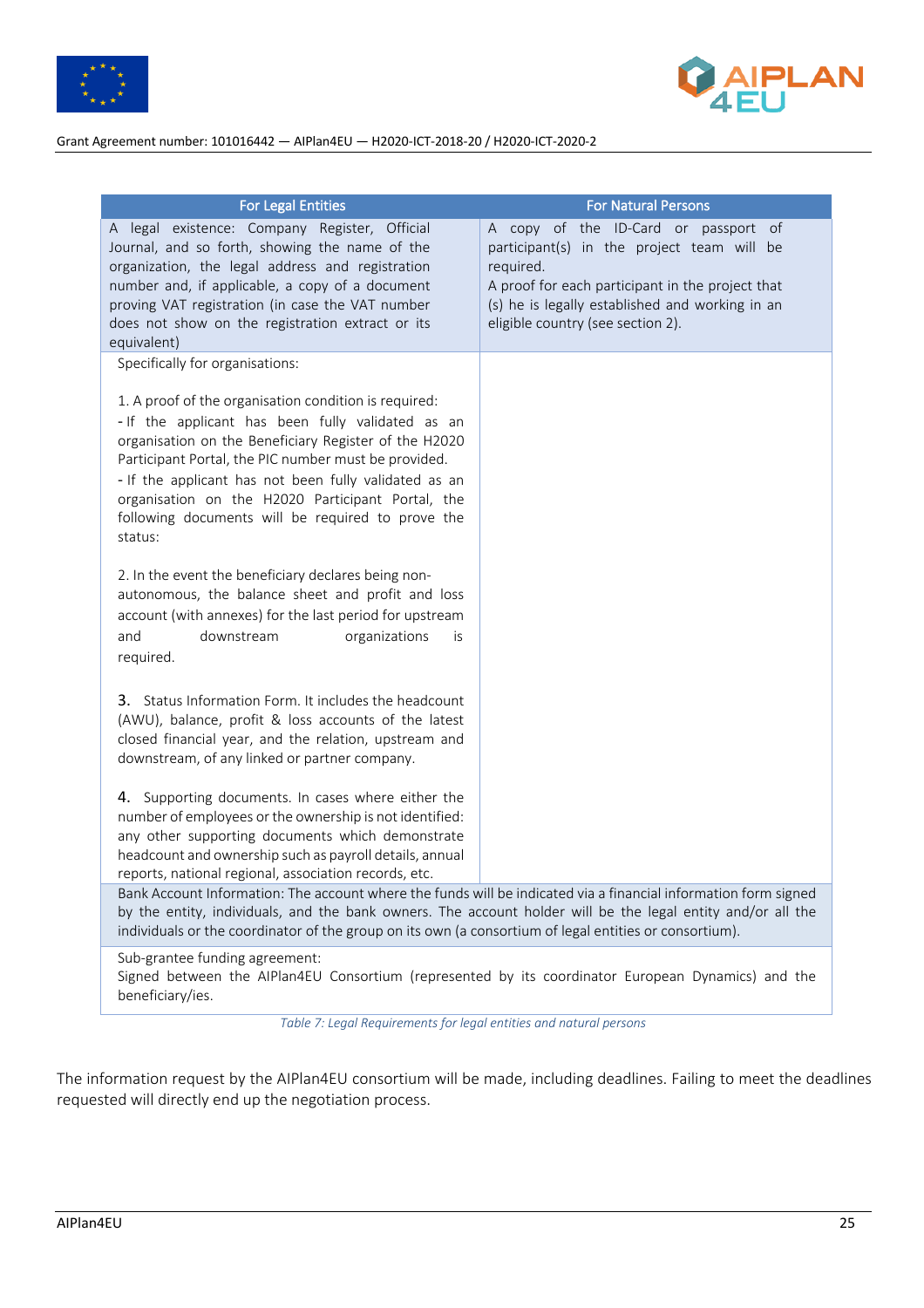



# 6 Financial Support of Provided

The financial support to third parties within the AIPan4EU will be in the form of a grant awarded (lump sum).

# 6.1Indicative Distribution of the funds

The overall financial support provided during the AIPlan4EU allows for an innovator to receive the total grant up to €60,000 in Track A. The budget available for each consortium in Track B is €90.000 (€60.000 for TSB developers and (€30.000 for Use-Case owners). Track C has the same budget but here the separation between TSB developers (€60.000) and use-cases (€30.000 added to the €1.500 paid under the call for use-cases) is clearly defined.

| <b>Call for Innovators</b> |                 |               |            |          |             |
|----------------------------|-----------------|---------------|------------|----------|-------------|
| Open Call #1               | Topic           | <b>Budget</b> | # projects | # months | Total       |
| Track A                    | Planners        | €60,000       |            |          | €300,000    |
| Track B                    | $UC^*+TSB^{**}$ | €90,000       |            |          | €630,000    |
| Track C                    | <b>TSB</b>      | €60,000       |            |          | €60,000     |
|                            | $UC^*$          | €30,000       |            |          | €30,000     |
| Total                      |                 |               | 14         |          | € 1,020,000 |

*Table 8: Budget Distribution – Call 1 Innovators*

\*Use-Case

\*\*Technology-Specific Bridges

# 6.2 Origin of the Funds

Any selected proposer will sign a dedicated Sub-Grant Agreement with the AIPlan4EU project coordinator (on behalf of AIPlan4EU Consortium). The funds attached to the Sub-Grantee Funding Agreement come directly from the European Project AIPlan4EU funds. The consortium is managing the funds according to the Grant Agreement Number 101016442 signed with the European Commission.

As will be indicated in the Sub-Grant Agreement, the relation between the sub-grants and the European Commission through the AIPlan4EU project carries a set of obligations to the sub-grants with the European Commission. It is the task of the sub-grants to accomplish them and of the AIPlan4EU consortium partners to inform about them.

# 7 Third-Party Activities after the Sub-Grant Agreement Signature.

This call will have 3 tracks, each addressing different purposes and bringing new value to the AIPlan4EU framework and consequently to the AI4EU platform. Overall, with the call for innovators we aim to engage tech SMEs in the development and integration of new valuable planners (Track A). While Track B has been designed to fund small consortia of 2 entities (a use-case owner and a TSB developer), Track C will fund TSB developers willing to build a solution to answer to a specific use-case identified and defined within the call for use-cases.

To ensure a fluid third-parties project development, a proper monitoring/follow-up, and the payment according to deliverables and achievements, we will use the AIPlan4EU Sprints-Demo program, detailed below:

The AIPlan4EU project will leverage the community and partnerships created, developed, and stimulated along the project activities. The program has been designed keeping in mind the goals: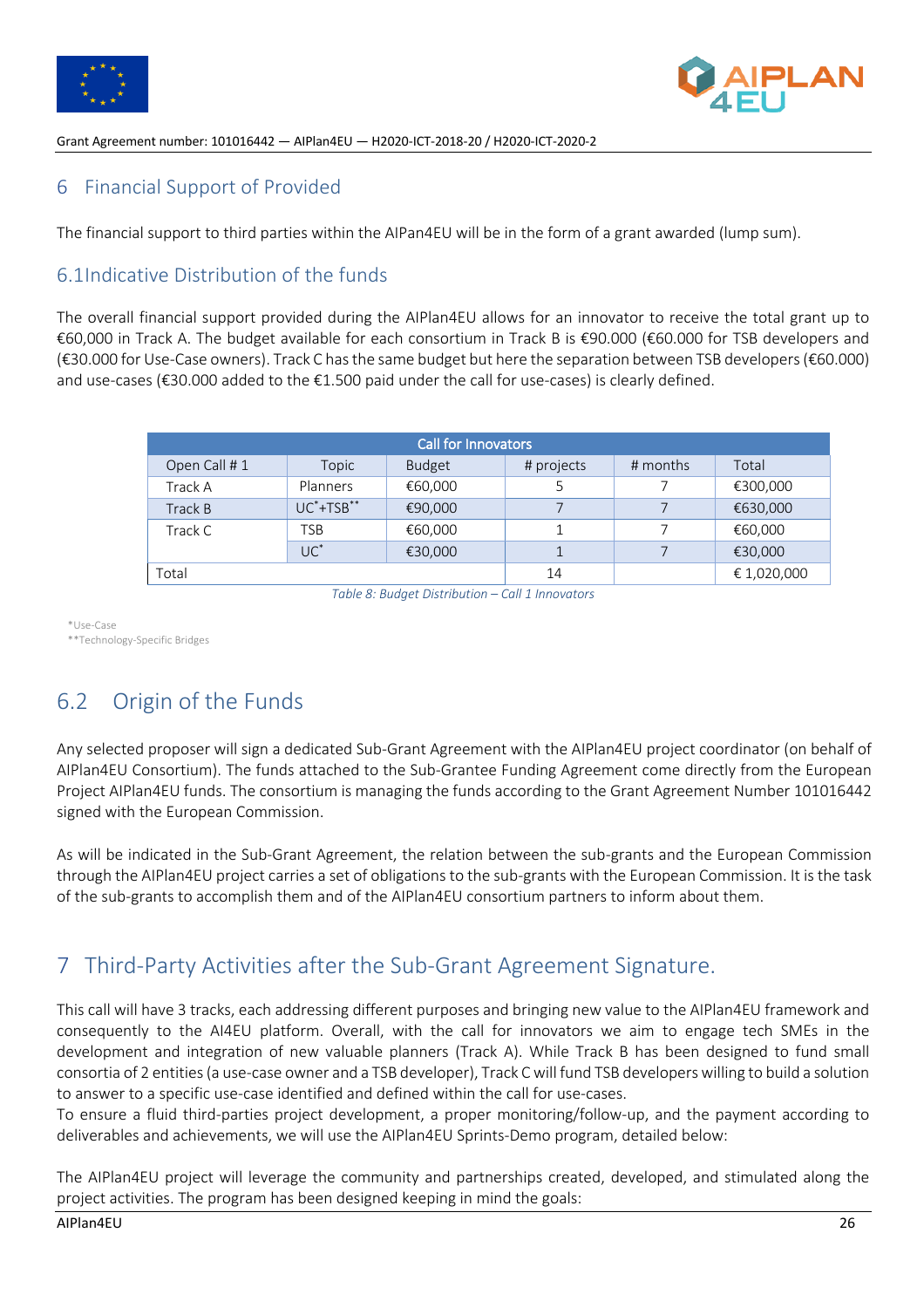



- Iterative development approach: the Sprints phase will be divided into 3 Sprints of 2 months each, and 1 Demo of 1 month, during which specific work has to be completed and made ready for review.
- Stimulating cross-collaboration and exchange between SMEs, use-case stakeholders, and project partners: at the end of each Sprint, SMEs will meet with project partners to demonstrate the work accomplished and set targets for the following Sprint.
- Reward excellence and impact: payments are based on work accomplishment and achievement of objectives.
- These are evaluated at the end of each Sprint. Demo phase is a method to increase impact and demonstrate the value also to the AI4EU platform ecosystem overall.
- Expose common AIPlan4EU results: all third-party projects will go through the Demo phase where they are invited to pilot and validate their solutions with users/ customers.
- Promote third-party commitment: third parties that have not been selected for funding but are committed to develop the proposed solutions even without funding, are welcome to participate in the AIPlan4EU Sprint-Demo program.

The AIPlan4EU Sprint-Demo program will be organized as follows:

**Sprints** 

The Sprint is the first phase after the selection of the winning proposals and aims at supporting the design, development, and integration of third-parties projects. The phase starts with a kick-off bootcamp aiming to engage third parties in AIPlan4EU objectives and processes (resources, tools and instruments made available by the team). Community building activities will be performed to ensure common collaboration and engagement with the AI4EU platform beyond the project duration.

This phase is divided into 3 Sprints of 2 months each. At the end of each period third parties are invited to present their Sprint results on a meeting with their reference consortia Tech-mentor. The meeting will be important to discuss technology paths, define next Sprint objectives, access project resources, understand third-party constraints/challenges and support them by connecting to the right entities and networks.

- ⇒ Duration: 6 months, third parties work remotely and occasionally participate in face-to-face meetings/ workshops and trainings organized by the consortium or in direct communication with their use-case partner (Track B and C)
- ⇒ Activities: Third parties will be developing their projects in collaboration/ connection with tech-mentor, sector specialists and technology experts and participating in the AI4EU platform community events.
- ⇒ Funding: 30% at end of each sprint, being the payment associated with objectives assessed by Tech-mentors.
- Demo

The Demo phase focuses on demonstrating the project achievements/ results towards the AI4EU platform community. The AIPlan4EU team will engage in promoting and expanding demonstrators' impacts across the various networks, as well as supporting third parties in accessing new business opportunities.

- ⇒ Duration: 1 month.
- ⇒ Activities: Third parties will develop activities associated with the demonstration, promotion and exploitation of their project results.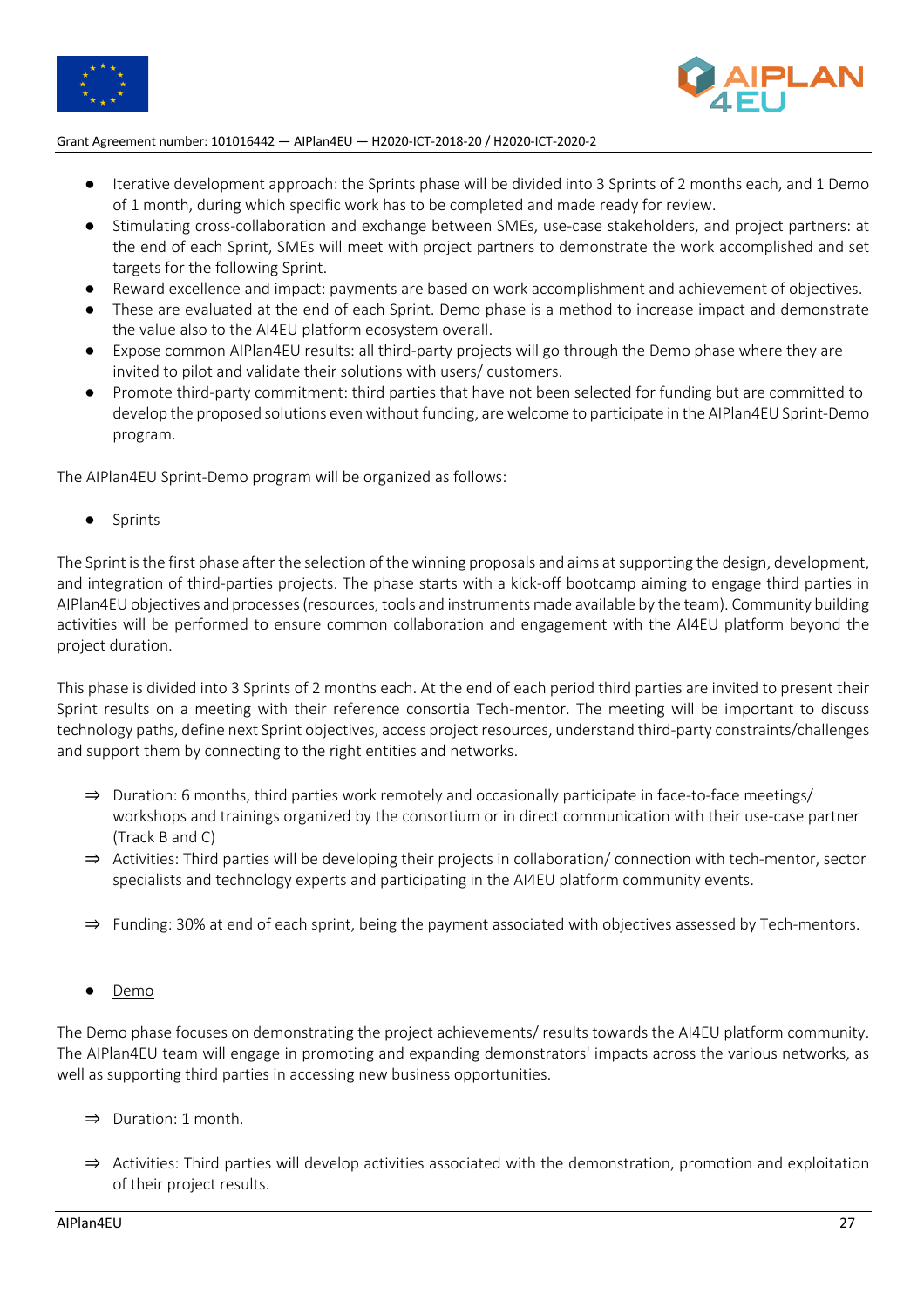



⇒ Funding: missing 10%, being the payment associated with positive assessment of their Demo phase activities.

# 8 Applicants Communication Flow

### 8.1 General Communication Procedure

The applicants will receive communications after the evaluation process indicating if they passed or not. A communication will also be sent to applicants rejected, including the reasons for the exclusion.

# 8.2 Appeal Procedure

If at any stage of the evaluation process, the applicant considers that a mistake has been made or that the evaluators have acted unfairly or have failed to comply with the rules of this AIPlan4EU Open Call, and that her/his interests have been prejudiced as a result, the following appeal procedures are available.

A complaint should be drawn up in English and submitted by email to aiplan4eu\_support@fbk.eu. Any complaint made

should include:

- Contact details.
- The subject of the complaint.
- Information and evidence regarding the alleged breach.

Anonymous complaints or those not providing the mentioned information will not be considered.

Complaints should also be made within five (calendar) days since the announcement of the evaluation results to the applicants.

As a general rule, the AIPlan4EU team will investigate the complaints to arrive at a decision to issue a formal notice or close the case within no more than twenty days from the date of reception of the complaint, provided that all the required information has been submitted by the complainant. Whenever this time limit is exceeded, the AIPlan4EU Consortium will inform the complainant by email of the reasons for the unforeseen delay and the subsequent steps.

### 9 Intellectual Property Rights (IPR)

Concerning IPR, here we specify the principles that will be used to manage IPR projects of the third party. The acceleration program does not affect the ownership of any intellectual property in any background or any other technology, design, work, invention, software, data, technique, know-how, or materials. The intellectual property will remain the property of the third party that contributes with AIPlan4EU.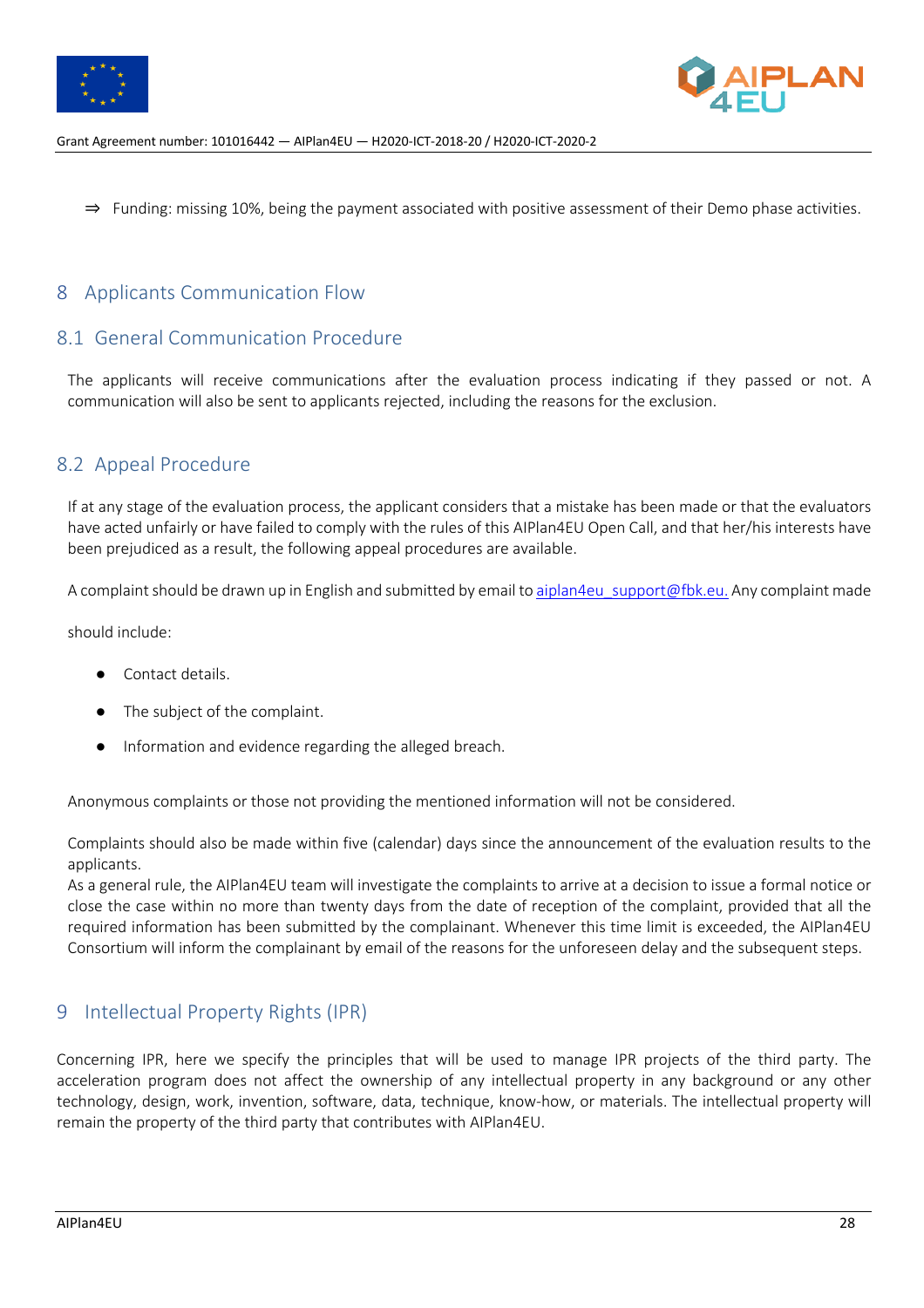



AIPlan4EU general strategy for knowledge management and IPR will be to have an open-source UPF freely available through the AI4EU platform for download and deployed as a live API. TBSs and Planners will be available on the platform with licenses "as free and open as possible", considering IPR and confidentiality constraints

The consortium will gather the basic aspects to manage third parties IPR

- Confidentiality
- Third Party Ownership of results
- Commercial exploitation of results and any necessary access right
- Relevant Patents, know-how, and information Sublicense
- Pre-existing know-how excluded from contract

Nevertheless, many specific IPR cases that will need a concrete solution from the bases previously fixed, may exist. In these conflict situations, the General Assembly will be responsible to arbitrate a solution.

# 10 Exploitation

Open calls will be designed in order to boost the deployment of AI-based solutions and services, enabling a larger user community to reap the economic benefits of AI, especially SMEs and non-technology sectors. In line with AIPlan4EU and AI4EU exploitation strategies, the open call will indicate rules for the use by awarded open call beneficiaries, project partners and third parties of the solutions developed. We expect that each proposal elicited through open-calls will have an interest in using planning technologies, through the UPF, in the specific business-case and application sector. Moreover, open-call applicants that develop TSBs will focus their exploitation in enhancing the target technology with planning capability to either sell the TSB itself or to reinforce the competitiveness of the target technology. Finally, planning-technology developers that apply to open-calls will be able to exploit the UPF and the visibility into the AI4EU platform to sell their tool or to widen the applicability of their technology.

# 11 Support for the Applicants

For more information about the AIPlan4EU Call 1 Innovators, please check the Open Call section at https://www.aiplan4eu-project.eu/call-for-use-cases/open-call-1-for-innovators where you will find the application material and instructions to apply.

For further information on the Open Call, in case of any question regarding the eligibility rules, the information that is to be provided in the Application Form, or if you encountered technical issues or problems with the Application Form, please contact support@f6s.com, cc'ing the AIPlan4EU team aiplan4eu\_support@fbk.eu and explain your situation.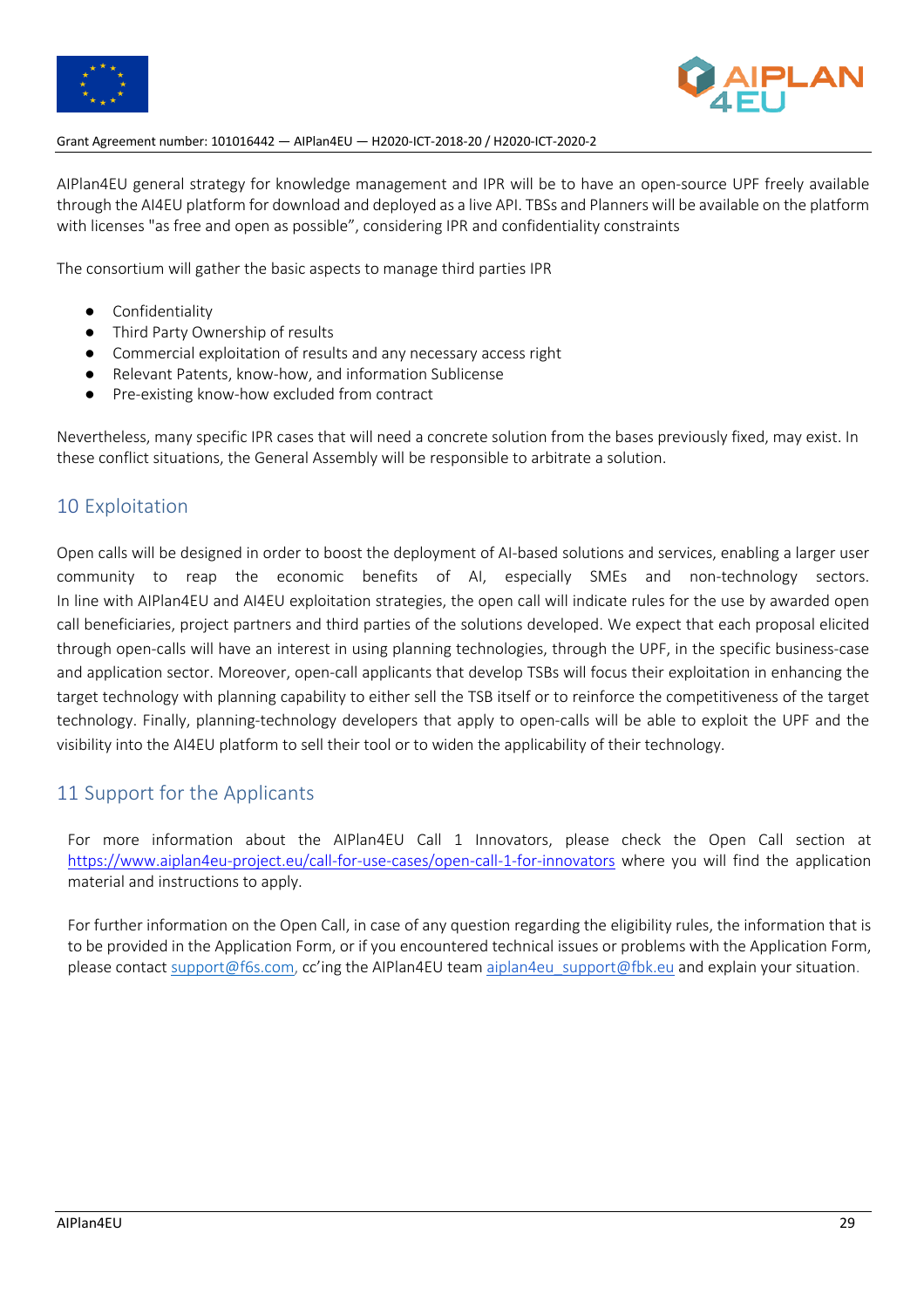



# 12 Indicative Timetable

The table below presents the indicative dates during which each phase of Call 1 Innovators will occur.

| Description                           | Indicative Dates |
|---------------------------------------|------------------|
| Call Announcement and Launch          | 17 Feb 2022      |
| Call Closure and Submission Deadline  | 20 April 2022    |
| Announcement of the selected proposal | By 20 May 2022   |
| Signature of the Sub-Grant Agreement  | By 20 June 2022  |

*Table 9: Timetable - Open Call 1 Innovators*

# 13 Checklist

| Does your planned work fit with a track of the Open Call 1 Innovators? Check that your proposed work does<br>indeed address the AI Planning technology.                                                                                                                                                                                                                                             |
|-----------------------------------------------------------------------------------------------------------------------------------------------------------------------------------------------------------------------------------------------------------------------------------------------------------------------------------------------------------------------------------------------------|
| Does your planned work fit with a track of the Open Call 1 Innovators? Check that your proposed work does<br>indeed address the AI Planning technology.                                                                                                                                                                                                                                             |
| Is your proposal eligible? The eligibility criteria are given in section 2. Eligibility Criteria. In particular, make sure<br>that you satisfy the minimum participation requirements.                                                                                                                                                                                                              |
| Budgetary limits. Check that you comply with any budgetary limits as expressed in chapter 6.                                                                                                                                                                                                                                                                                                        |
| Does your proposal fulfill questions, requests/comments? Proposal should be precise, concise, and answer the<br>requested questions designed to correspond to the applied evaluation. Omitting requested information will<br>almost certainly lead to lower scores and possible rejection.                                                                                                          |
| Have you prepared the proposal description according to the template to upload at the F6S Platform during<br>your application? (Available for download at https://www.aiplan4eu-project.eu/call-for-use-cases/open-call-1-<br>for-innovators/).                                                                                                                                                     |
| Track A:https://www.aiplan4eu-project.eu/call-for-use-cases/open-call-1-for-innovators/#call-1-for-innovators-track-A<br>Track B:https://www.aiplan4eu-project.eu/call-for-use-cases/open-call-1-for-innovators/#call-1-for-innovators-track-B<br>Track C: https://www.aiplan4eu-project.eu/call-for-use-cases/open-call-1-for-innovators/#Call1ForInnovatorsTrackC                                 |
| Have you maximised your chances? There will be fierce competition. Therefore, edit your proposal tightly,<br>strengthen or eliminate weak points.                                                                                                                                                                                                                                                   |
| Have you submitted your proposal before the deadline? It is strongly recommended not to wait until the last<br>minute to submit the proposal. Failure of the proposal to arrive in time for any reason, including network<br>communication delays, is not acceptable as an extenuating circumstance. The time of receipt of the message<br>as recorded by the submission system will be definitive. |